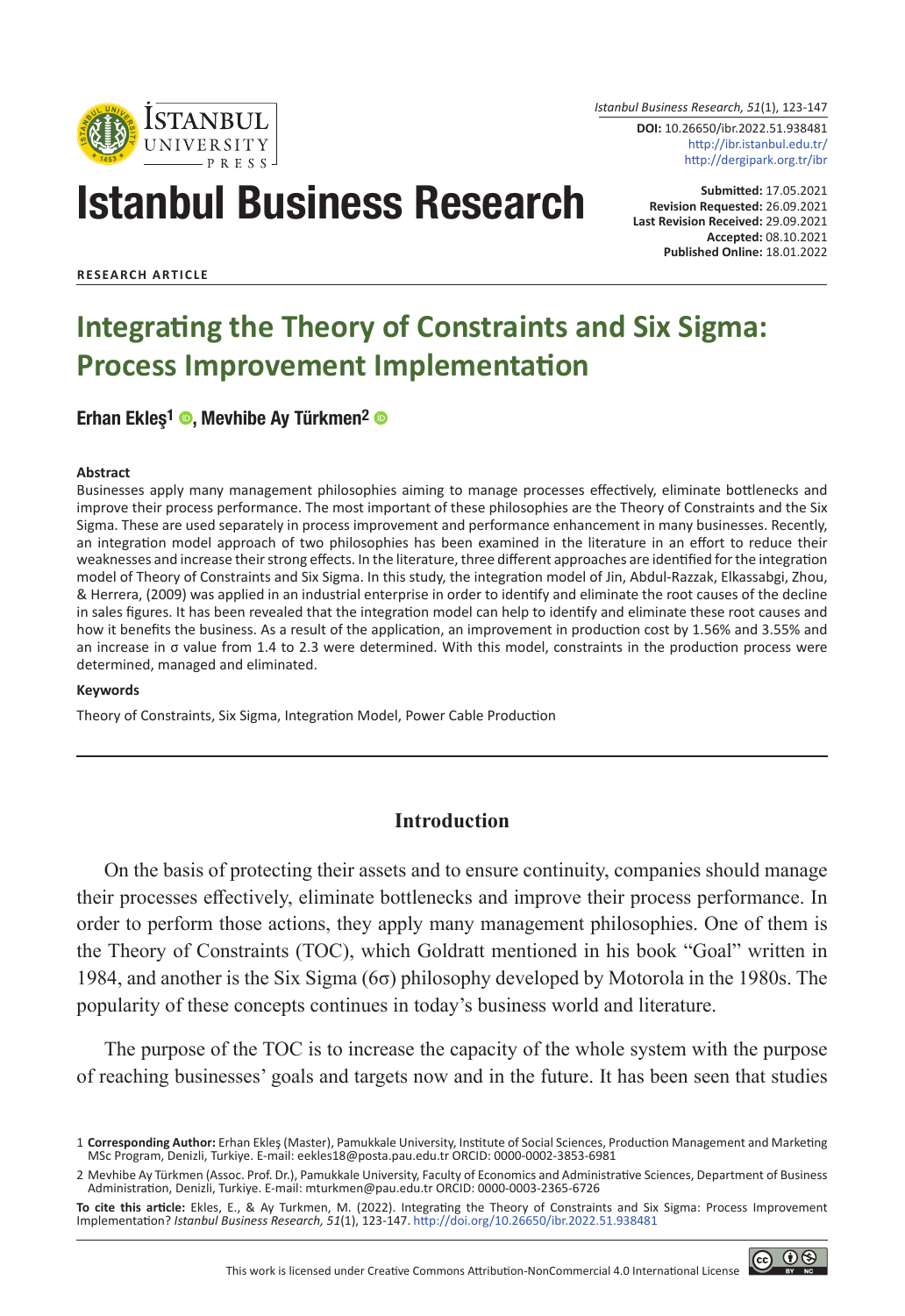in the literature about the TOC are conceptual, the application of TOC principles to different theoretical problems, the comparison of TOC philosophy with different systems and TOC applications (Rahman, 1998). The TOC has been applied to many fields; the manufacturing sector (Ünal, Tanış & Küçüksavaş, 2005; Demircioğlu & Akkaya, 2016; Wolniak, Skotnicka-Zasadzien, & Zasadzien, 2018; Urban & Rogowska, 2018; Rojas, Jurado, & Londono, 2018; Sorkun, 2018; Urban, 2019; Garza, et al., 2019; Akçimen & Antmen, 2019; Aiastui, Perez de Eulate, & Guisasola, 2020; Al-Fasfus, Hamza, & Elkotayni, 2020; Karakoç & Şık, 2021; Mahdi, Abboud & Hussain, 2021), the service sector (Taştan & Demircioğlu, 2015; Akbulut & Ertan, 2015; Ayanoğlu & Şakar, 2015; Yükçü & Yüksel, 2015; Escobar, Vega, & Zamora, 2016; Grida & Zeid, 2019), supply chains (Harish, 2019; Kelly & Germain, 2020; Huang, Lu & Dang, 2021), project management (Mishra, 2020; Sarkar, Jha & Patel, 2021), product mix decisions (Ünal et al., 2005; Kaygusuz, 2005; Mehdizadeh & Jalili, 2018) and human resources management (Tekin & Şahin, 2014; Alghaithi & Sartawi, 2020).

6σ is a systematic approach that aims to increase business profitability, performance, production and customer satisfaction, as well as to reduce the operational costs of the business. The studies about 6σ are classified within the framework of descriptive, experimental, conceptual and literature review (Nonthaleerak & Hendry, 2006; Ninerola, Rebull & Lara, 2021). The method is described in the literature on the manufacturing sector (Koch, Yang, & Gu, 2004; Erdiller & Orbak, 2005; Hsu, Pearn, & Wu, 2008; Boangmanalu, Abigail, Sembiring, & Tampubolon, 2020; Sithole & Nyembwe, 2020; Rebull, et al., 2020) and service sector (Dakhil, 2019; Stanivuk, et al., 2020; Abid, et al., 2020; Ali, 2020) applications; in the context of its relationship with Total Quality Management (TQM) (Yang, 2004; Çalışkan, 2006; Bircan & Köse, 2012; Elmacı, Uslu, & Tutkavul, 2013) and lean (Edgeman & Bigio, 2004; Turan & Turan, 2019; Ikumapayi, et al., 2020; Gholami, et al., 2021; Costa, et al., 2021); it is also seen that it is the subject in conceptual and descriptive frameworks (Pyzdek, 2000; Rasis, Gitlow, & Popovic, 2002; Rowlands, 2003; Coronado & Antony, 2004; Antony, 2004; Ülgen, 2014; Uluskan, 2017). According to Kwalk & Anbari (2006) 6σ includes the combination of five methods; TQM or continuous quality improvement, customer focus, multiple analysis methods, financial performance and project management (Lee & Chang, 2012, p.453).

Both methods have similar and also different aspects (Table 1). The TOC deals with the methods, procedures and paradigms that are interfering with the processes, rather than concentrating on the technical constraints which 6 $\sigma$  is better at detecting in the processes (Lee  $\&$ Chang, 2012, p.454). While 6σ deals with technical issues with quantitative tools, the TOC tries to find solutions with more qualitative analysis. While 6σ is located in the chain between supplier and customer in the system, the TOC is mostly located between the whole system and the weakest link which has the most limited capacity in the system. While the value approach of 6σ is meeting the demands and expectations of the customer, the TOC's value approach is mostly based on the use of the constraints in the system with the aim of being be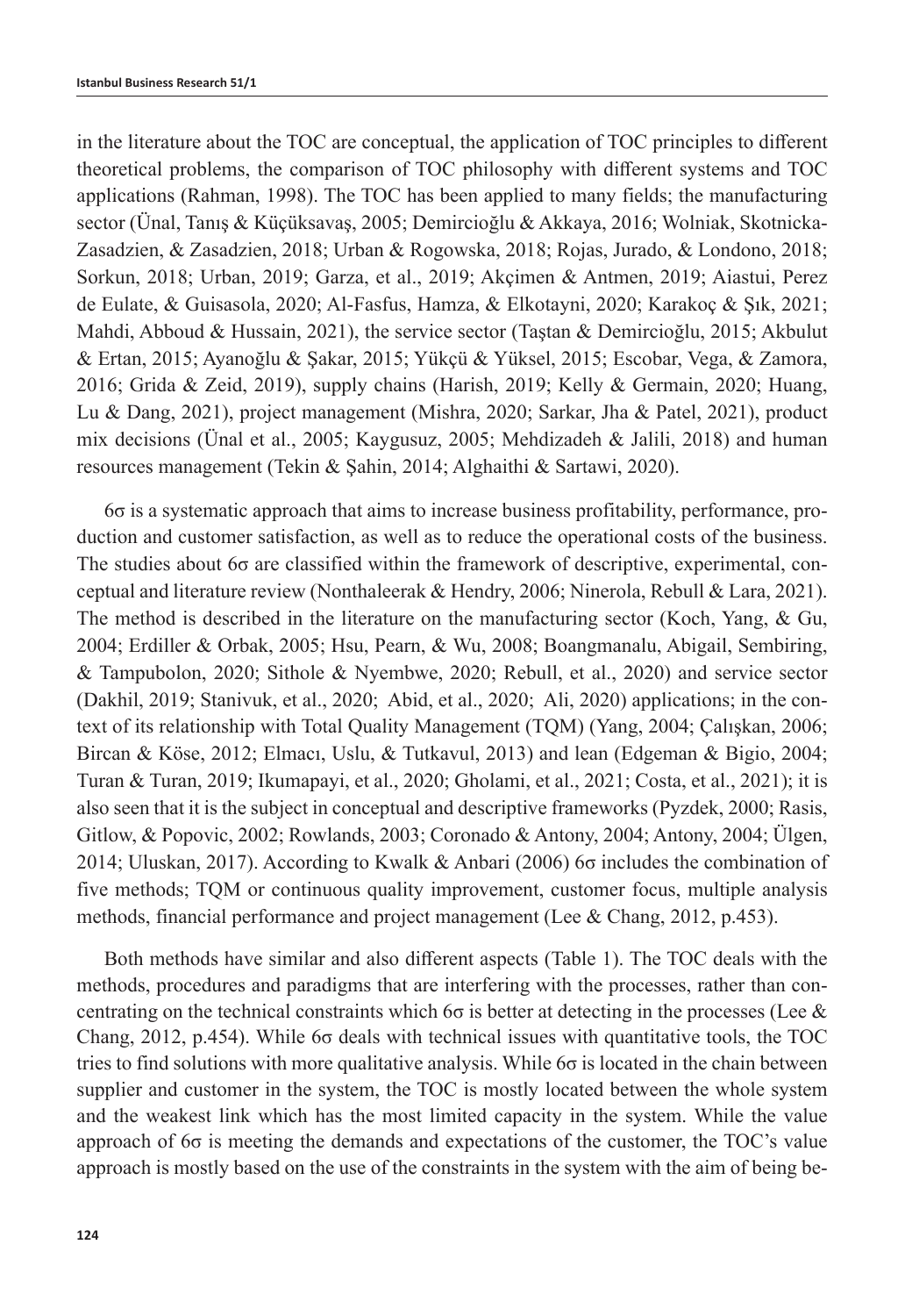neficial at the highest level. By taking into account both theories' fundamental assumptions, implementation steps, effects on the organization and shortcomings, Nave (2002) emphasizes that if the organization focuses on minimazing fluctuation and standardizing process outputs, it should concentrate on 6σ; if it focuses on constraints and increasing the level of output, it should concentrate on TOC.

|                     | 6σ                                                                                                                                 | <b>TOC</b>                                                                                                                      |
|---------------------|------------------------------------------------------------------------------------------------------------------------------------|---------------------------------------------------------------------------------------------------------------------------------|
| Aim                 | Minimizing fluctuations                                                                                                            | Managing constraints                                                                                                            |
|                     | 1.Define                                                                                                                           | 1. Identify the constraint                                                                                                      |
| Implementation      | 2. Measure                                                                                                                         | 2. Exploit the contstraint                                                                                                      |
| Plan                | 3. Analyze                                                                                                                         | 3. Subordinate to the constraint                                                                                                |
|                     | 4. Improve                                                                                                                         | 4. Elevate the constraint                                                                                                       |
|                     | 5.Control                                                                                                                          | 5. Back to step 1                                                                                                               |
| <b>Focus point</b>  | Problem oriented                                                                                                                   | Constraint oriented                                                                                                             |
| <b>Assumptions</b>  | There is a problem.<br>Numerical valuations are available. If fluctu-<br>ations are minimized, the output level would<br>increase. | Emphasis on production speed and throughput.<br>Existing systems are applied. All processes are<br>independent from each other. |
| <b>First Impact</b> | Output quantity standardize                                                                                                        | Quick output                                                                                                                    |
|                     | Lower improvidence.<br>Quick output.                                                                                               | Lower improvidence.<br>Lower level of stock.                                                                                    |
| Secondary           | Lower level of stock.                                                                                                              | Output cost accounting.                                                                                                         |
| Impact              | Performance measurement for managers.                                                                                              | Performance measurement system.                                                                                                 |
|                     | Improved quality.                                                                                                                  | Improved quality.                                                                                                               |
| <b>Reviews</b>      | The relationship of systems with each other is<br>ignored.<br>Processes develop independently.                                     | Minimum employee input and contribution.<br>Data analysis has not been evaluated.                                               |

#### Table 1 *Comparisons of TOC and 6σ*

*Ref: (Nave, 2002, p.77)*

## **Conceptual Framework**

## **The Theory of Constraints and Six Sigma Integration Model**

Although the TOC and 6σ are different philosophies, many businesses can use both of them as their method of finding solutions. Some managers are aiming to speed up the workflow and minimize fluctuations that can be seen in output by combining those two philosophies. In the literature three different integration models have been identified.

**The Jin et al. (2009) Integration Model:** The Fundament of this model is; while 6σ creates in-depth solutions for complex problems the TOC identifies bottlenecks in the system and tries to eliminate them. This method is recommended for businesses which do not have enough budget to apply the 6σ method in cases where removing the constraint determined in the next processes will not provide a meaningful improvement. The best solution is the application of the 6σ at the point where the capacity shrinks and bottleneck occurs in a facility. In this model, the implementation plans of both philosophies are applied separately and then combined using these steps (Figure 1).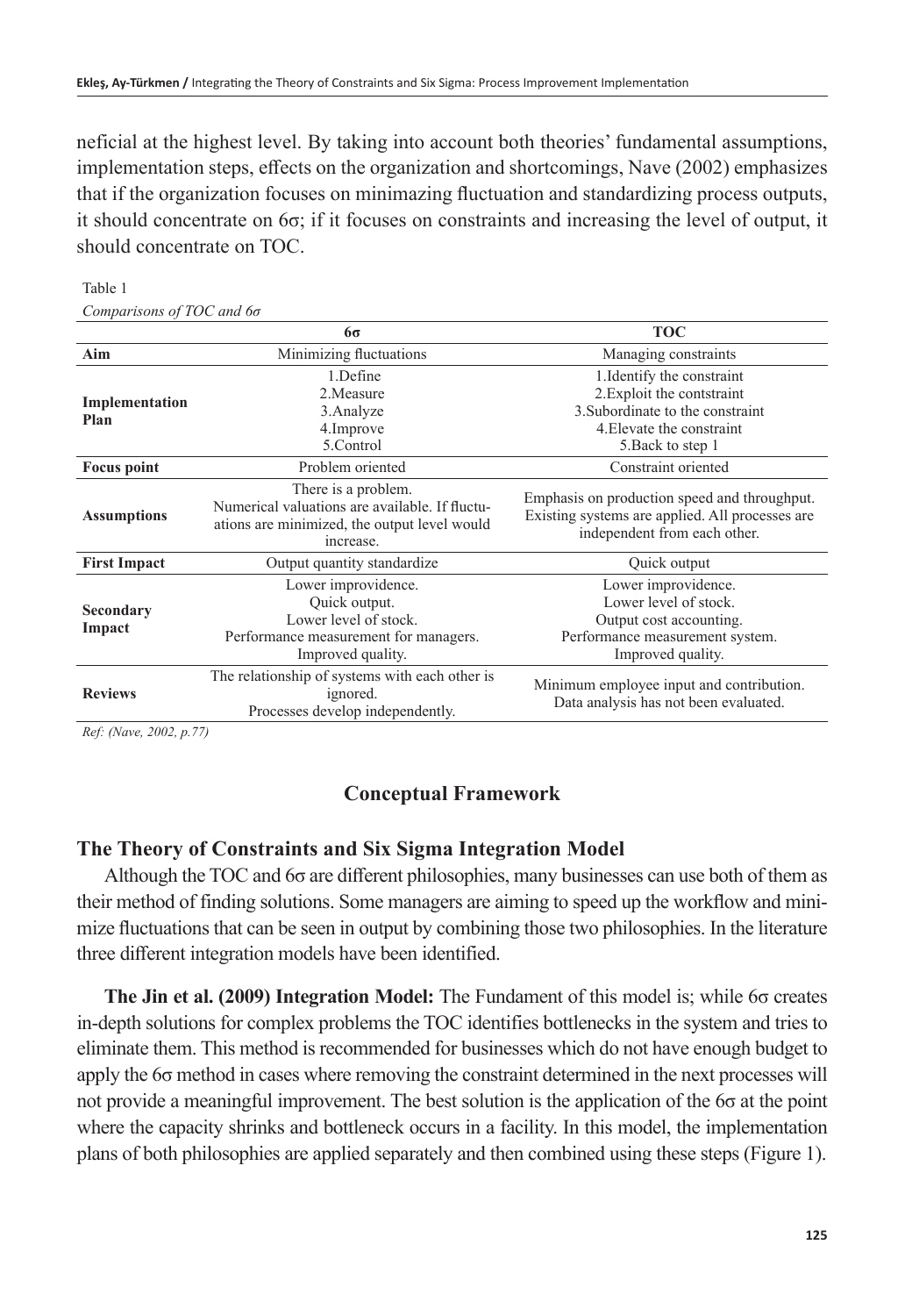*Identify the constraint*; here is the first step where we reach the basic problem by using Thinking Process (TP) tools and analyzing its impact on the organization. Workflow charts and value flow maps are used to determine system constraints.



*Define*; this is the starting point of 6σ. Due to the limited budget, only the most obvious Critical Quality Characteristics (CTQ) are taken into account. CTQ's are parameters that define internal and external customers' demands and preferences.

*Measure*; this is the step where to define the chosen CTQ's after constraints. Defined criteria should be understandable by all business personnel. Histogram, Pareto Analysis, Quality Control Charts are the most common statistical tools in this step.

*Analyze*; this step covers all activities to find the root cause of CTQ's. The importance of this step is to find a solution to the problem to be developed in the next steps. Workflow charts, fishbone diagram, failure mode and effect analysis (FMEA) and regression analysis can be used.

*Exploit the constraint*; at this stage we go back to the constraint and try to maximize the usage of it. Due to having different type of contsraints, different tools can be used in this stage.

*Subordinate to the constraint*; in here, all processes are designed according to the constraint. It is attempted to reduce the workload in front of the bottlenecks. Value flowcharts or drum-buffer-rope methods can be used.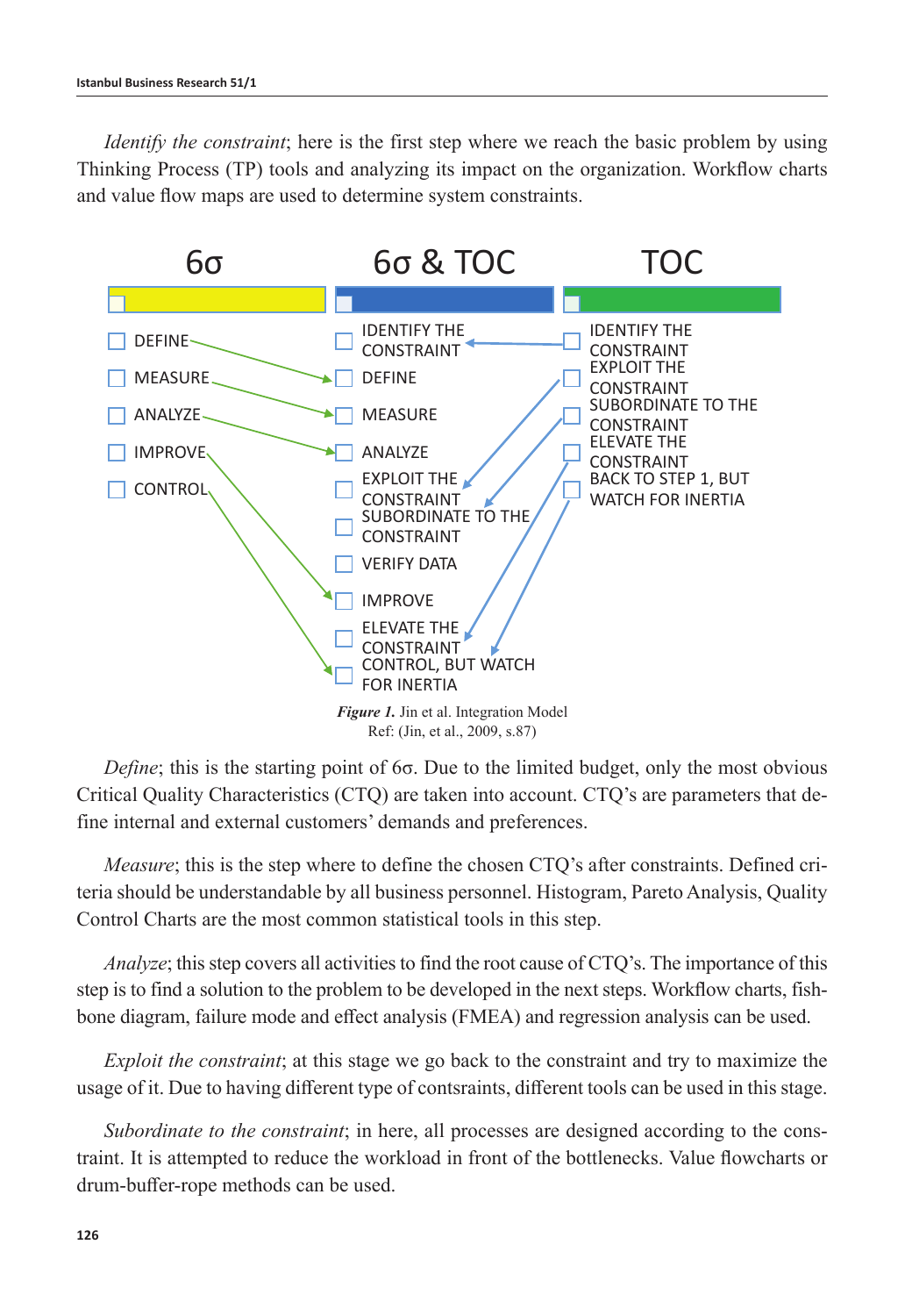*Verify data*; with the object of achieving improvement, we should verify data. We should verify whether there have been any changes in the CTQs in the previous stages when the constraint was managed and the system was designed according to the constraint.

*Improvement*; at this stage, it is attempted to make the most appropriate improvement by using a Design of Experiment (DOE) application. DOE tries to reveal relationships between inputs and outputs in production processes by using statistical tools and mathematical models.

*Elevate the constraint*; aiming to increase workforce or to make processes more effective, necessary investments are done.

*Control, Back to Stage 1;* this step is necessary for continuous improvement. To observe the progress, team members should constantly monitor results. When a new constraint is detected, the model is restarted.

**Ehie and Sheu (2005) Integration Model:** According to Ehie and Sheu (2005), there are three advantages of integrating the TOC and the 6σ;

- Constraints are analyzed, measured and controlled by using statistical methods. With this approach, problems and decisions are understood by the whole organization.

- The fact that the bottleneck is the first point to be analyzed will result in a greater financial gain.

- 6σ gets support from the TOC in order to be adopted to the whole system.

From the point of view of this integration model; the TOC serves as a framework for continuous improvement while the 6σ helps to implement changes by providing specific statistical tools and engineering techniques.

**Lee and Chang (2012) Integration Model:** By examining the TOC, the 6σ and root cause analysis (RCA) comparatively, Lee and Chang (2012) investigated the specified strengths and weaknesses of these methods can complement each other.

In this model, the TOC defines constraints and outputs by acting as a framework and with 6σ, specific processes are defined by using statistical tools and techniques for development. With RCA, in an attempt to find root causes of the problems that occur in the processes, necessary methods were provided for the project team by brainstorming.

## **Application of the TOC and 6σ Integration Model**

## **Purpose of the Application**

In the literature review, it has been determined that the TOC and  $6\sigma$  are applied separately in many production facilities. On the other hand, there are not enough studies on the integration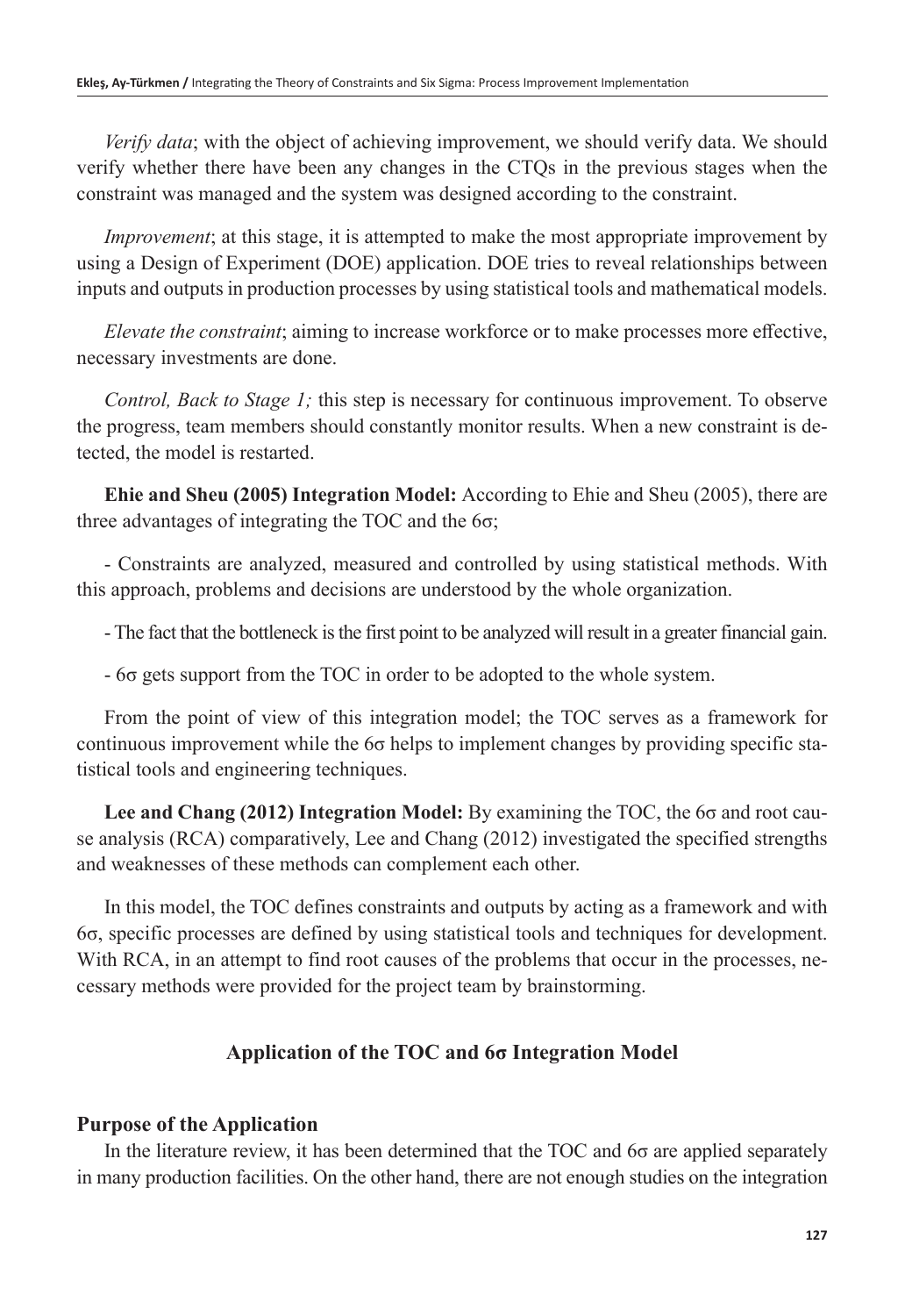model application. One of the purposes of this study is to be among the few sources in the literature on a similar subject and to contribute to it. The main purpose of this application is; to determine the solutions following the application steps of the TOC and 6σ integration model and the implementation of the solution into the low performance that occurs during the production steps. This application was performed in one of the biggest power cable manufacturers called XYZ A.Ş. which was established in the 1970s and operates 3 shifts a day with 200 employees. It exports approximately 80% of all its production to Europe and the Middle-East.

### **Definition of the Problem**

The Medium voltage (MV) product group is used mainly in construction and infrastructure projects. It is the product group that gives the fastest response to the growth of the construction sector. According to the construction turnover index of the Turkish Statistical Institute (TÜİK), taken from the database of between 2017 and 2019 when the export figures were examined1, it was found that there was a significant increase in this period. It is expected that an increase in sales of this MV product group in both the domestic and export markets between 2017 and 2019. However, MV cable sales of the company were 45% of total sales in 2017, and it decreased to 35% and 20% in 2018 and 2019 respectively. Although the production capacity for MV products was sufficient to reach the targeted sales figures, it could not be achieved due to the competition. XYZ A.Ş. aims to increase its sales figures in this group for 2020 and beyond. In line with this goal, it is aimed to determine whether there is any constraint in the MV production process, to analyze it, to design the process according to the constraint and to make the necessary improvement studies.

#### **Integration Model Application**

Among the integration models identified in the literature review, The Jin et al. (2009) TOC and 6σ integration model and its implementation steps will be used for the improvement. The reason for choosing this model is that the application steps are more detailed compared to the other two models and the MV production process, which is planned to be improved, consists of different process. The company would like to use this model because it does not have enough budget to apply 6σ in the situation where removing the constraint cannot provide a meaningful improvement.

#### **Identify the Constraint**

In order to define basic problem and examine its effect on the process, TOC's TP tolls were used. A project team consisting of a Sales Manager, an MV Line production Supervisor, a Quality Control (QC) Manager and a Factory Plant Manager was formed to determine the reasons for this decrease. The main reasons have been defined by the team as follows;

<sup>1</sup> Export Amount (kg) / Amount (USD) ; (2017) 7,734,647 kg / 38,581,829 USD, (2018) 6,314,111 kg / 34,801,573 USD, (2019) 11,149,647 kg / 50,332,063 USD (Reference; TUIK, https://iz.tuik.gov.tr/#/showcase/)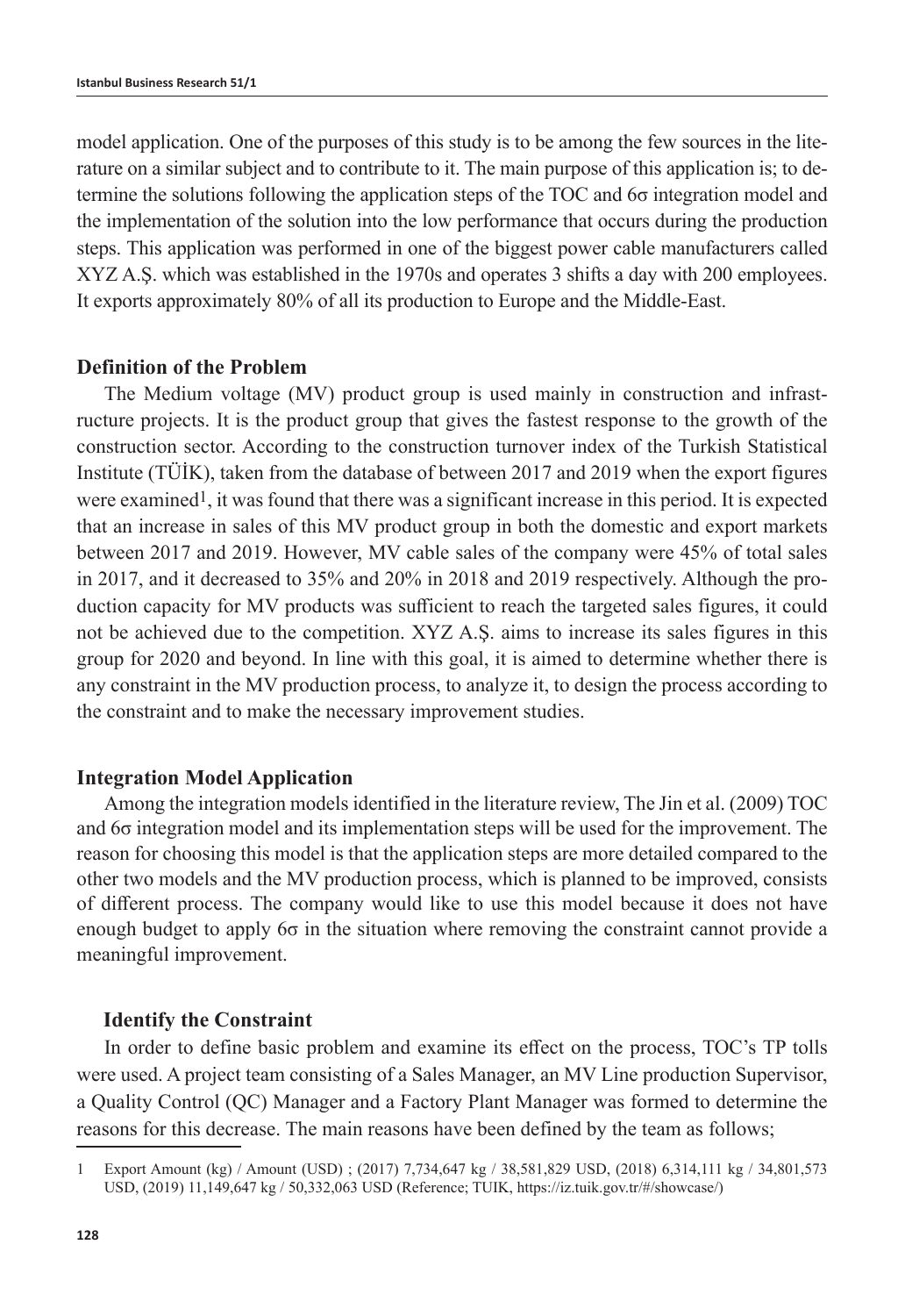- Not being able to meet the expectations of customers in the sales price of the product and not being able to compete with the prices offered by other manufacturers,

- Failing to meet the quality expectations of the customers,

- Inability to deliver products on time.

Between 2017 and 2019, it was determined that, a total of 62 customer complaints were received from external customers and none of them were related to the MV product group. In the same period, during the general inspection carried out by international quality organizations, none of the non-conformity was received for the same product group. Capacity occupancy rates of the MV production line were; 2017 - 31.60%, 2018 - 38.90%, 2019 - 29.40%. In the light of these data and information, we can generalize that the main reason for the decrease in sales should be the failing to meet customer expectations in the sales price and the inability to compete with prices offered by other manufacturers.

According to the data obtained from the sales manager; the costs of MV products consist of a raw material cost (94-95%), a labor cost and electricity expenses (4-5%) and general expenses (1%). Therefore, it has been decided to define high total production expenses including raw materials and production process as a constraint. Aiming to compete with product sales prices, necessary improvements should be made to reduce these costs.

To examine this constraint and to reach to the root causes of these effects, one of the TP tools Current Reality Tree (CRT) was used. After meeting with the MV production line supervisor, employees and the QC Manager, low production speed, high raw material costs, the long length of the pre-production preparation period and a high scrap amount per unit, have been identified as effects that increase the production cost. A CRT was formed by analyzing the effect-cause-effect relationship of those effects (Figure 2). The root causes were identified as follows;

- The MV production line is not suitable for alternative production technologies.
- There is no Gravimetric Dosing (GD) technology.
- The end product variety is high.

Since MV products are used in different environmental conditions, different projects and applications, many different types of cable have to be produced. Hence, we can say that the high end product variety of MV product groups are natural to it. When CRT is examined, it is seen that since the amount of raw material used cannot be determined it takes time to adjust the insulation thickness which increases the production preparation time and decreases the production speed. Considering the constraint concept, the adjustment of insulation thickness process has been defined as a bottleneck. Since the raw material amount can be adjusted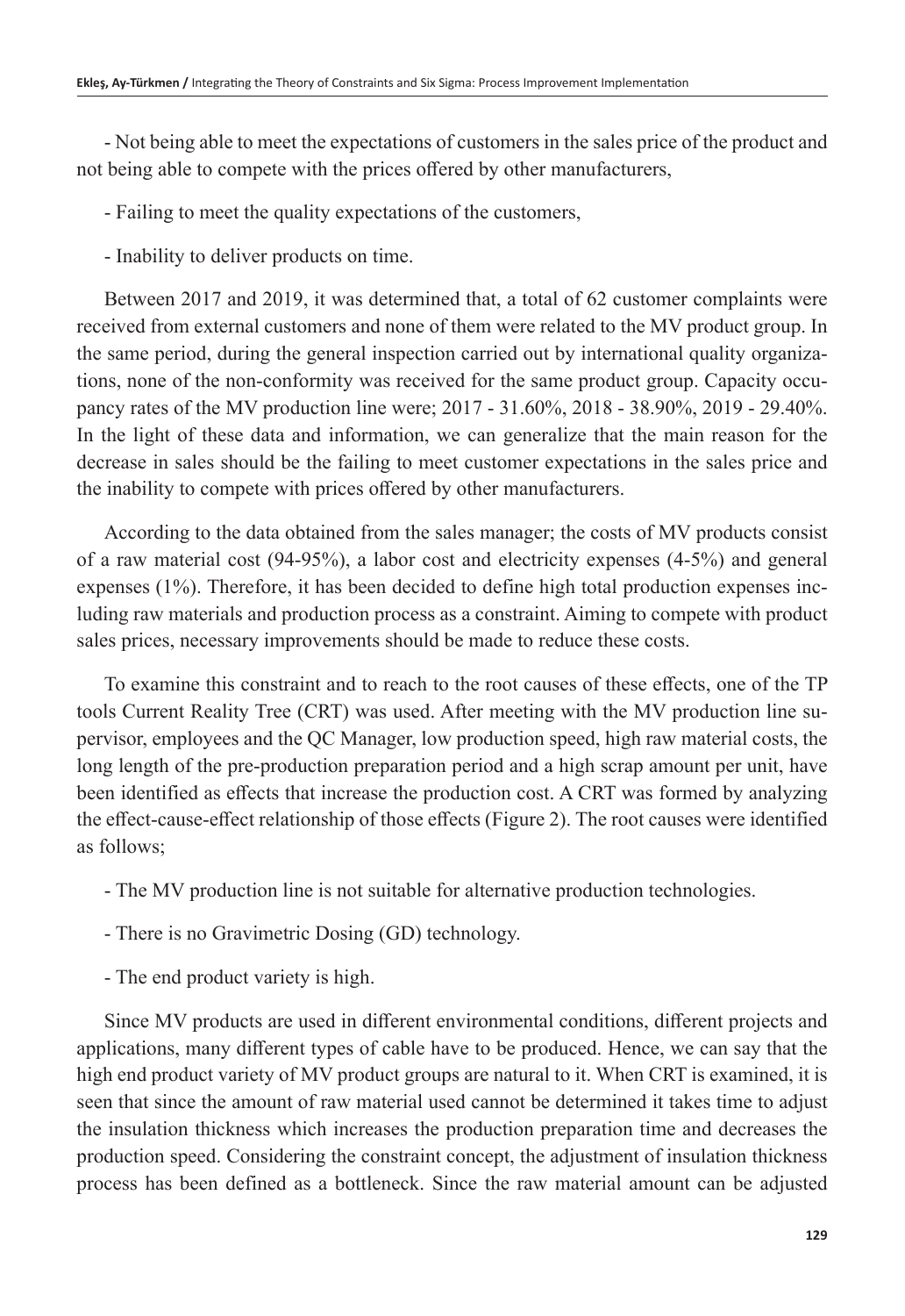easily with GD technology, this bottleneck will be improved. Again, with the same GD technology, different types of products can be used. Thanks to this technology, raw materials can be controlled at every stage of production, and production costs can be reduced by using alternative raw materials. As a conclusion, not having GD technology is considered a constraint.



*Figure 2.* Current Reality Tree

## **Define**

In this stage, where the starting point of 6σ, CTQ's will be determined and the most critical ones will be selected. A SIPOC (Supplier-Input-Process-Output-Customer) map was used to make a more detailed description of CTQs (Table 2). With the help of the SIPOC map, customers who are involved in every step of the processes will be listed and critical CTQs can be determined. For this, "voice of the customer" (VOC) analysis will be used (Table 3).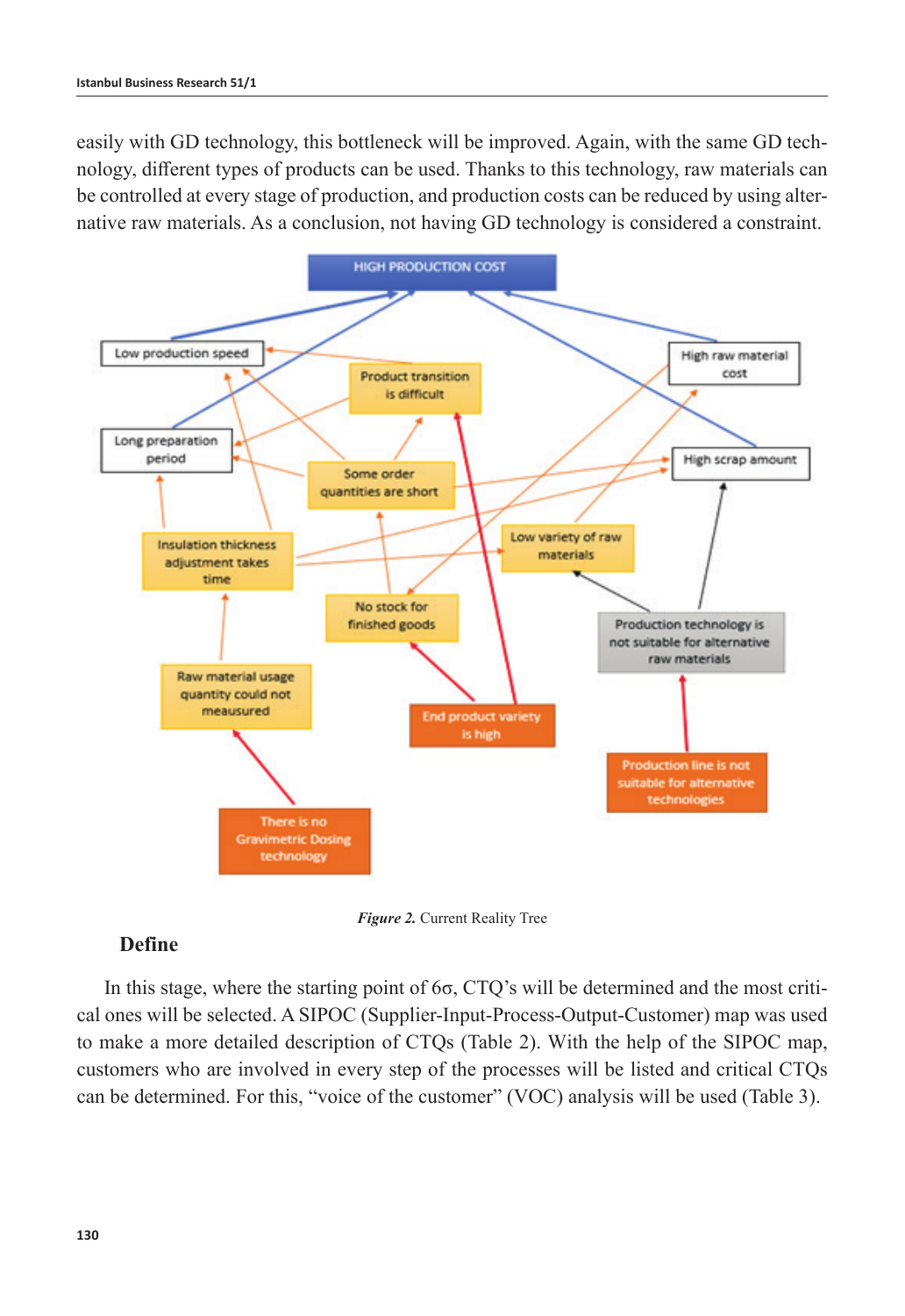| <b>SUPPLIER</b>                    | <b>INPUT</b>                          | <b>PROCESS</b>                                | <b>OUTPUT</b>                         | <b>CUSTOMER</b>              |
|------------------------------------|---------------------------------------|-----------------------------------------------|---------------------------------------|------------------------------|
| Quality Control (QC)               | QC approved con-<br>ductor            | <b>Starting point of</b><br><b>Insulation</b> | Conductor                             | MV operator                  |
| Semi Conductive Gra-<br>nule Input | Semi Conductive<br>Granule            | <b>Insulation Process</b>                     | Insulated core                        | QC, Screening Ope-           |
| Insulation<br>Material<br>Supplier | XLPE material                         |                                               |                                       | rator                        |
| MV operator                        | Insulated Core                        | $\overline{OC}$                               | QC approved insula-<br>ted core       | Screening Operator           |
| QC                                 | QC approved insula-<br>ted core       | Starting point of<br><b>Screening</b>         | Insulated core ready<br>for screening | Screening Operator           |
| Copper tape supplier               | Insulated core ready<br>for screening |                                               |                                       | Jacketing line ope-          |
|                                    | Copper tape                           | <b>Screening</b>                              | Screened core                         | rator                        |
| Copper wire plant                  | Copper wire                           |                                               |                                       |                              |
| Screening operator                 | Screened core                         | Starting point of<br><b>Jacketing</b>         | Screened core ready<br>for jacketing  | Jacketing line ope-<br>rator |
| PE, HDPE supplier                  | PE, HDPE Granule                      | <b>Jacketing Process</b>                      | Cable                                 | QC, Packing/Delivery         |
| PVC plant                          | <b>PVC</b> Granule                    |                                               |                                       | operator                     |
| Jacketing line operator            | Cable                                 | $\overline{OC}$                               | QC Approved Cable                     | Packing/Delivery<br>Operator |
| Packing/Delivery Ope-<br>rator     | QC Approved Cable                     | <b>Delivery</b>                               | Packed Cable                          | <b>External Customer</b>     |

With the intention of doing a VOC analysis, one-on-one interviews were made with customers defined on the SIPOC map. Their expectations and demands regarding the product or product features were listed. Hence, we are focusing on the insulation process of MV production, we listed down related customers and their CTQs related to this process only.

#### **Measurement and Analysis**

Table 2 *SIPOC Map*

So as to determine the reasons for the decrease in sales, MV proposals that did not turn into sales orders between 2017 and 2019 were analyzed. It was determined that 606 requests did not turn into orders in that time. The dominant cause is to be determined by Pareto Analysis. All correspondence between the sales representatives and customers were checked. The reasons were; the price offered was too high (57%), the order quantity was not sufficient for the production (25%), the production line was not sufficient for the order  $(9\%)$ , other items in the project (order) could not be produced (6%), could not meet the delivery time requirements (3%) (Figure 3). As seen in the analysis, the reasons why offers do not turn into orders are high prices and insufficient quantity.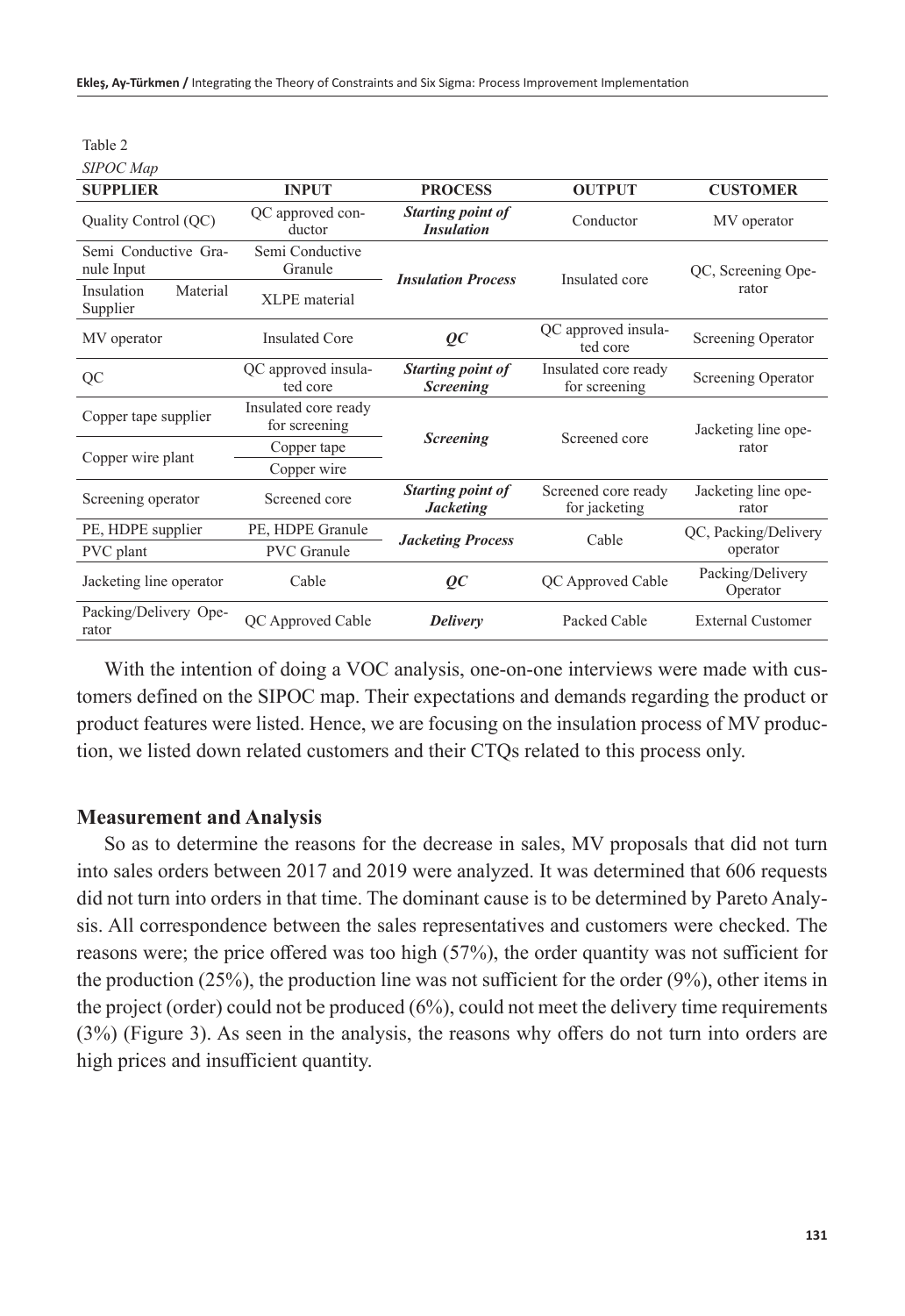Table 3

*VOCs and related CTQs*

| <b>Customer</b>                                                | <i>VOC</i>                                                                                                                                                                                                                                      | CTO                                                                                                                                                                            |
|----------------------------------------------------------------|-------------------------------------------------------------------------------------------------------------------------------------------------------------------------------------------------------------------------------------------------|--------------------------------------------------------------------------------------------------------------------------------------------------------------------------------|
|                                                                | -Conductor specifications should be consistent<br>with international standards                                                                                                                                                                  | -Conductor resistance and weight values sho-<br>uld be consistent with QC charts and produc-<br>tion parameters                                                                |
| QC                                                             | -Insulation thickness and mechanical proper-<br>ties should be consistent with international<br>standards                                                                                                                                       | -Insulation thickness and mechanical properti-<br>es should comply with standards                                                                                              |
|                                                                | -Conductor should be suitable for insulation                                                                                                                                                                                                    | -Surface of conductor should be smooth and<br>round                                                                                                                            |
| <b>MV</b> Line operator                                        | -Insulation and semi conductive granules sho-<br>uld be suitable with line                                                                                                                                                                      | -All those granules should be suitable to run the<br>line at maximum capacity and speed. And they<br>should be cleaned from the extrusion lines after<br>the production easily |
|                                                                | -Single type and brand material should not be<br>used                                                                                                                                                                                           | -To apply alternative production techniques,<br>different type of raw materials which can be<br>easily cleaned should be available                                             |
|                                                                | - Quantity of raw material that used at the be-<br>ginning stage of the production should be ea-<br>sily measured                                                                                                                               | -Since the MV line is totally a closed line, in-<br>sulation thickness could not be measured. With<br>GD system, thickness could be easily measured<br>and adjusted.           |
| <b>Screening Operator</b>                                      | -Insulated core should be suitable for screening                                                                                                                                                                                                | - Surface of the insulated core should be smo-<br>oth and round                                                                                                                |
| <b>Customers</b><br>that give MV orders<br>(External Customer) | -Best price (lowest one) should be offered<br>-Quality of product should be consistent with<br>standards and parameters<br>-Diameter of cable should be suitable for desig-<br>ned connectors and plugs.<br>-Orders should be delivered on time | -Offered price must be the same or lower than<br>other prices. It must be delivered on time. Cab-<br>le should meet all quality norms.                                         |



*Figure 3.* Pareto Analysis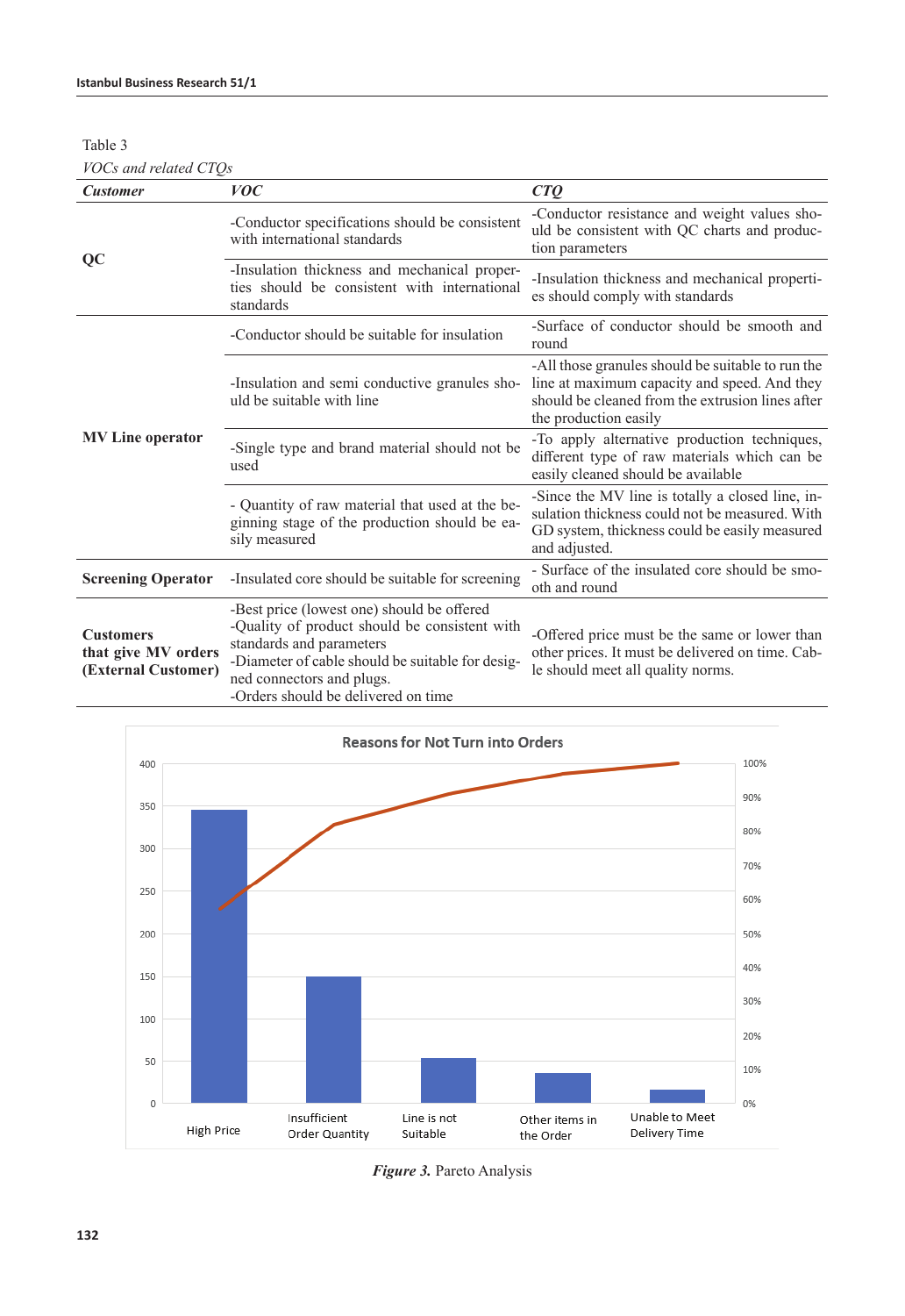At this stage, it was attempted to determine the root cause of the high prices by the project team by using a cause – effect diagram (Figure 4). Raw material, labour and energy costs were determined as sub-elements of the product cost. The usage of a single type of material constitutes an obstacle in achieving the targets of an increasing production speed or decreasing the scrap amount and production cost of the enterprise. The reason that was defined in the labour cost was the fact that the inability to control the raw material amount during the production, has a direct effect on production cost.



*Figure 4.* Cause – effect diagram

## **Exploit and Subordinate to the Constraint**

Defined constraint is a physical constraint. By using a GD system, the thickness of crosslinked polyethylene which forms the insulating layer of cable, will be accurately and consistently controlled during the production. In this way, we prevent excessive usage of material and unnecessary cost increase.

At this stage we examined the cost increase caused by the inability to control the material. We selected copper conductor, 30 kV cable (Cu30kV) which constitutes 33% of the entire MV business of the company in 2019. The cost of raw materials were defined with the reference value of international standards related to this cable and the cost of raw materials as per recorded in the accounting data base (Table 4).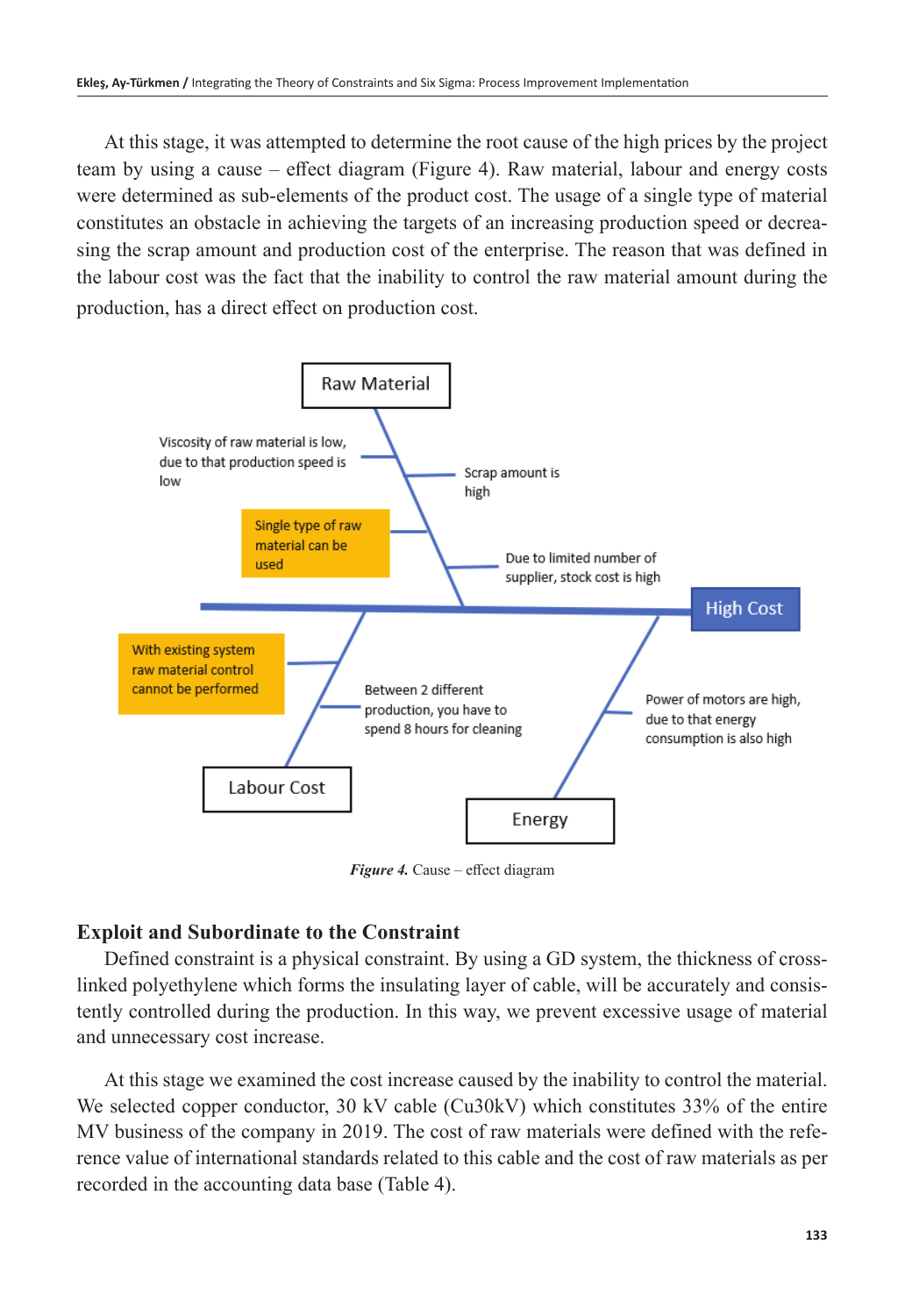| Raw material Quantities and Costs determined in cable design/Ca50Kr |                |                                |                        |                         |                                   |
|---------------------------------------------------------------------|----------------|--------------------------------|------------------------|-------------------------|-----------------------------------|
| <b>Raw Material</b>                                                 | Thickness (mm) | <i><b>Ouantity (kg/km)</b></i> | Unit Cost (USD/<br>kg) | Total Cost (USD/<br>km) | <b>Ratio in Total</b><br>Cost (%) |
| Copper                                                              |                | 2,650                          | 6.25                   | 16,562.5                | 82.5                              |
| Semi Cond.                                                          | 1.05           | 120                            | 2.10                   | 252                     | 1.3                               |
| <b>XLPE</b>                                                         | 8.00           | 699                            | 1.95                   | 1,363.1                 | 6.8                               |
| Semi Cond. Tape                                                     |                | 14                             | 5.97                   | 83.6                    | 0.4                               |
| Copper Screen                                                       |                | 225                            | 6.35                   | 1,428.8                 | 7.1                               |
| Non-Cond. Tape                                                      |                | 11                             | 5.57                   | 61.3                    | 0.3                               |
| Jacketing                                                           |                | 335                            | 0.95                   | 318.3                   | 1.6                               |
| <b>TOTAL</b>                                                        |                | 4,054                          |                        | 20,070                  |                                   |

Table 4 *Raw Material Quantities and Costs determined in cable design /Cu30kV*

A flowchart of 8 km Cu30kV cable production was collected from an ERP programme that the company use (Table 5). In this chart, the line speed and quantity of the production were detailed. After this production, a sample was taken from the production and insulation layers and they were measured. According to this measurement, the usage of raw materials was calculated (Table 6).

Tablo 5 *Flowchart of the Production (Cu30kV 8x1, 000 m)*

| <b>Process</b>                                               | Date       | <b>Hour</b>    | <b>Line Speed</b><br>(m/min) | <b>Quantity (meters)</b> |
|--------------------------------------------------------------|------------|----------------|------------------------------|--------------------------|
| Starting point of MV production<br>(Adjustment of thickness) | 11.11.2019 | 8:35           | 3                            | 198                      |
| Adjustment completed                                         |            | 9:41           |                              |                          |
| <b>Full Speed Production</b>                                 | 11.11.2019 | $09:42 - 5:59$ | 3.9                          | 1,470                    |
| <b>Full Speed Production</b>                                 | 11.11.2019 | $16:00 - 3:59$ | 3.9                          | 1,868                    |
| <b>Full Speed Production</b>                                 | 12.11.2019 | $00:00 - 7:59$ | 4.35                         | 2,084                    |
| <b>Full Speed Production</b>                                 | 12.11.2019 | $08:00 - 5:59$ | 4.35                         | 2,084                    |
| <b>Full Speed Production</b>                                 | 12.11.2019 | $16:00 - 7:40$ | 3.77                         | 376                      |

During routine controls on each MV production process, it was determined that all production parameters were consistent with design parameters. However, due to the reason of the semiconductive and insulation layer being thicker than the design parameter, the cable diameter was increased. In this case the usage of other raw materials was increased.

Table 6 *Consumption of Raw Materials /8 km (Cu30kV)*

| Consumption of Raw Materials to Kin (Caboky) |                |                     |  |  |  |
|----------------------------------------------|----------------|---------------------|--|--|--|
| <b>Raw Material</b>                          | Thickness (mm) | Consumption (kg/km) |  |  |  |
| Copper                                       |                | 21,413              |  |  |  |
| Semi Cond.                                   | 1.14           | 1,021               |  |  |  |
| <b>XLPE</b>                                  | 9.08           | 6,656               |  |  |  |
| Semi Cond. Tape                              |                | 117                 |  |  |  |
| Copper Screen                                |                | 1,821               |  |  |  |
| Non-Cond. Tape                               |                | 95                  |  |  |  |
| Jacketing                                    |                | 2,843               |  |  |  |
| <b>TOTAL</b>                                 |                | 33,966              |  |  |  |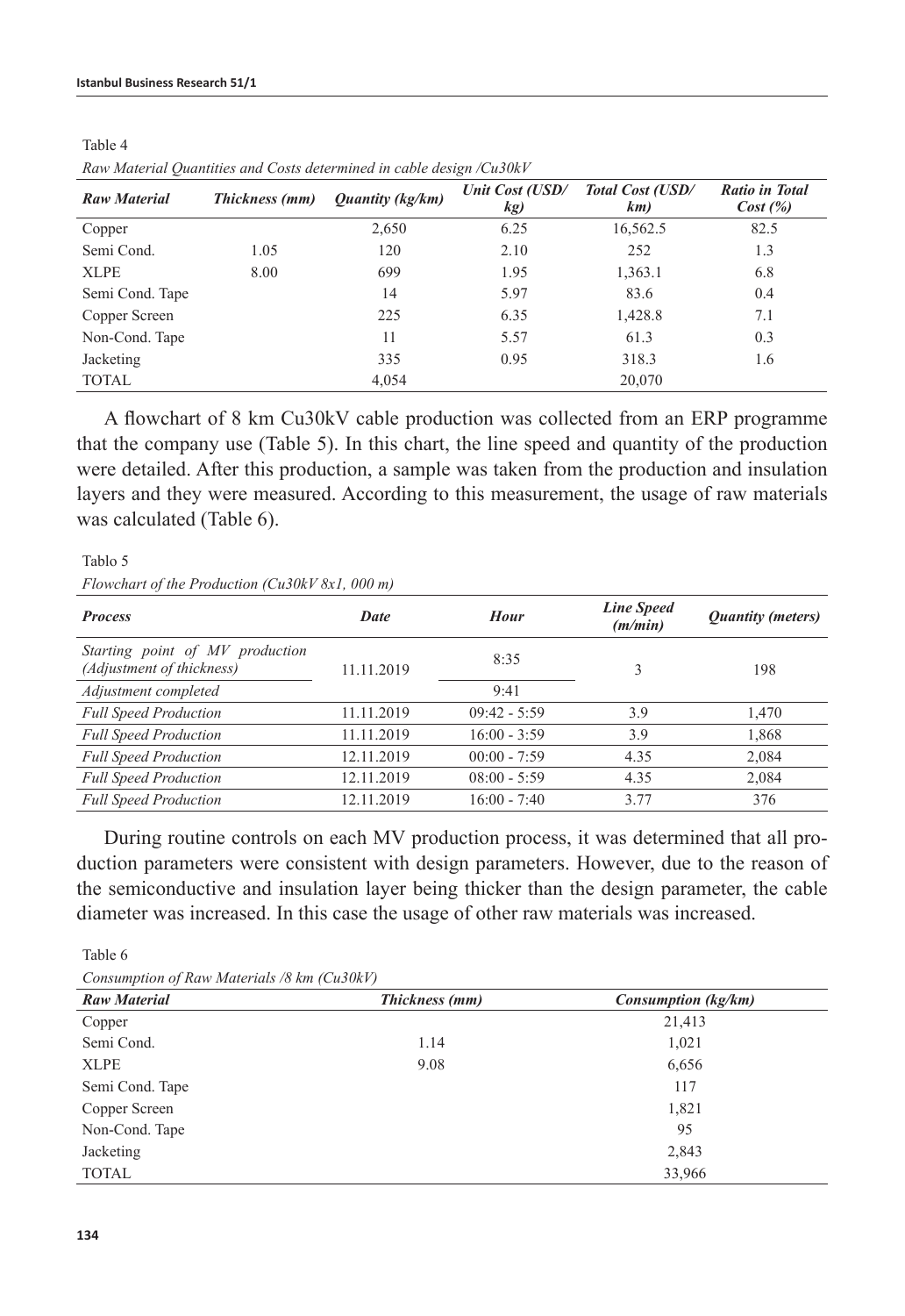The quantity of raw materials between actual value and quantity that should be used according to design parameters were compared (Table 7). According to this comparison there is a 3.6% weight difference between the actual value and the design value. With the same unit costs for each raw material, the total cost of Cu30kV product were calculated and compared with the design cost. The Production cost was determined to be 20,351.48 USD/km which is 1.4% more expensive than the design cost calculated previously (20,070 USD/km).

Considering the 4% profit margin for the MV product group foreseen by the company, a 1.4% improvement in raw material costs will provide a good advantage. In light of the information obtained from production workflow chart for 8 km (Table 5), the average line speed for the total production, including the adjustment stage for the thickness, was calculated as 4.10 m/min.

| <b>Raw Material</b> | Design (Quantity kg/km) | <b>Production (Quantity kg/km)</b> | $D/P$ %  |  |
|---------------------|-------------------------|------------------------------------|----------|--|
| Copper              | 2,650                   | 2,650                              | $\theta$ |  |
| Semi Cond.          | 120                     | 126.36                             | 5.3      |  |
| <b>XLPE</b>         | 699                     | 823.76                             | 17.8     |  |
| Semi Cond. Tape     | 14                      | 14.48                              | 3.4      |  |
| Copper Screen       | 225                     | 225.37                             | 0.1      |  |
| Non-Cond. Tape      | 11                      | 11.75                              | 6.8      |  |
| Jacketing           | 335                     | 351.85                             |          |  |
| <b>TOTAL</b>        | 4.054                   | 4,203.57                           | 3.6      |  |
|                     |                         |                                    |          |  |

Table 7 *Weight Differences of Raw Materials between Design and Production (Cu30kV)*

Table 8

According to the information obtained from the production managers, in cases where there is additional time spend for adjustment, Cu30kV product can be produced at 4.35 m/ min. With this information, by keeping the production account constant the actual and targeted man-hour information was calculated. In addition, the labour productivity rate was also calculated (Kahya & Karaböcek, 2020, p.3) (Table 8).

| $Actual - Targeted man-hour information (Cu30kV)$ |                             |                             |       |                                                   |  |
|---------------------------------------------------|-----------------------------|-----------------------------|-------|---------------------------------------------------|--|
|                                                   | O. of Production<br>$(m)-A$ | Avr. Speed<br>$(m/min)$ - B |       | Time(man.hour) A/B Labour Productivity Rate (LPR) |  |
| Cu30kV (Production)                               | 8.080                       | 4.10                        | 32.85 | $8,080/32.85 = 245.96$                            |  |
| $Cu30kV$ (Target)                                 | 8.080                       | 4.35                        | 30.95 | $8,080/30.95 = 261.07$                            |  |
|                                                   |                             |                             |       | $261.07/245.96 \times 100 = 6.14\%$               |  |

A 6.14% increase in productivity will reduce the labour and energy costs of the product. As the cost distribution information determined for the MV cables, and those improvements on raw material, labour and energy costs 1.4% and 6.14% respectively, gains from the expenses would reach 1.6% (Table 9).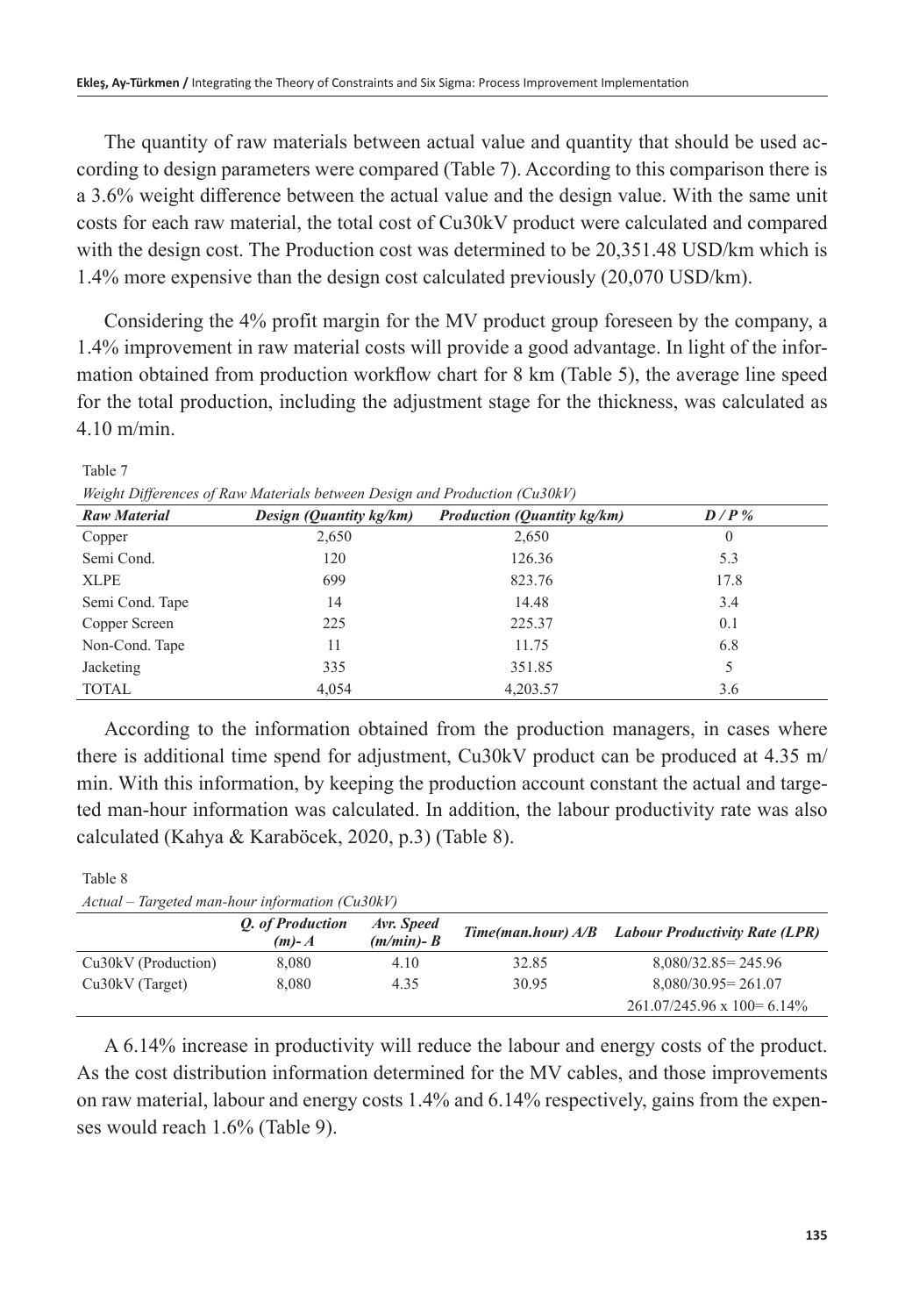|                                  | <b>Raw Material Cost</b> | <b>Labour-Energy Cost</b> | <b>General Expenses</b> | <b>Total Cost</b> |
|----------------------------------|--------------------------|---------------------------|-------------------------|-------------------|
| Percentage in Total Cost $(\% )$ | 94                       |                           |                         |                   |
| Unit Cost (USD/km)               | 20, 351.48               | 1,082.53                  | 216.50                  | 21,650.51         |
| Improvement Ratio $(\% )$        | 1.4                      | 6.14                      |                         |                   |
| New Unit Cost (USD/km)           | 20,066.56                | 1,016.06                  | 216.50                  | 21,299.12         |
| Average Improvement $(\%)$       |                          |                           |                         | 1.6               |

Table 9 *Gain from expenses (Cu30kV)*

Table 10

With the use of a GD system, alternative raw materials also can be used instead of XLPE. You can use base material (L1) and two additives (XA1 and XA2) for insulating material. The GD system supplier recommended new recipe for the new application. With this new formula, the cost of Cu30kV product was calculated again (Table 10).

In order to calculate new total cost with improved labour and energy cost which were calculated before, we use the new raw material cost (19,654 USD/km) as a base value (Table 11).

| Updated recipe and Raw Material Cost (Cu30kV) |                |                                |                        |                                |                                  |
|-----------------------------------------------|----------------|--------------------------------|------------------------|--------------------------------|----------------------------------|
| <b>Raw Material</b>                           | Thickness (mm) | <i><b>Ouantity (kg/km)</b></i> | Unit Cost (USD/<br>kg) | <b>Total Cost (USD/</b><br>km) | <b>Ratio in Total</b><br>Cost(%) |
| Copper                                        |                | 2,650                          | 6.25                   | 16,562.5                       | 84.27                            |
| Semi Cond.                                    | 1.05           | 120                            | 2.10                   | 252                            | 1.2                              |
| L1                                            |                | 685                            | 1.15                   | 787.75                         | 4.0                              |
| XA1                                           | 8.00           | 2                              | 30.8                   | 61.6                           | 0.3                              |
| XA2                                           |                | 12                             | 8.20                   | 98.4                           | 0.5                              |
| Semi Cond. Tape                               |                | 14                             | 5.97                   | 83.6                           | 0.4                              |
| Copper Screen                                 |                | 225                            | 6.35                   | 1,428.8                        | 7.3                              |
| Non-Cond. Tape                                |                | 11                             | 5.57                   | 61.3                           | 0.3                              |
| Jacketing                                     |                | 335                            | 0.95                   | 318.3                          | 1.7                              |
| <b>TOTAL</b>                                  |                | 4.054                          |                        | 19,654                         |                                  |

As a result, either with the use of existing raw materials and recipes to completely control the usage of raw material and production speed (thus achieving 1.6%), or with the use of new recipes and raw materials (thus achieving 3.55%) we can reduce our production cost. Hence, the usage of the new recipe provides a better result, it was preferred to commission this new system with the use of new raw materials.

#### Tablo 11 *Updated cost (Cu30kV)*

|                                 | <b>Raw Material</b> | Labour-Energy | <b>General Expenses</b> | <b>Total</b> |
|---------------------------------|---------------------|---------------|-------------------------|--------------|
| Percentage in Total Cost $(\%)$ | 94                  |               |                         |              |
| Unit Cost (USD/km)              | 20.351.48           | 1,082.53      | 216.50                  | 21,650.51    |
| Improvement Ratio $(\% )$       | 19.654              | 1,045.43      | 209.08                  | 20,908.51    |
| New Unit Cost (USD/km)          |                     |               |                         | 3.55         |
|                                 |                     |               |                         |              |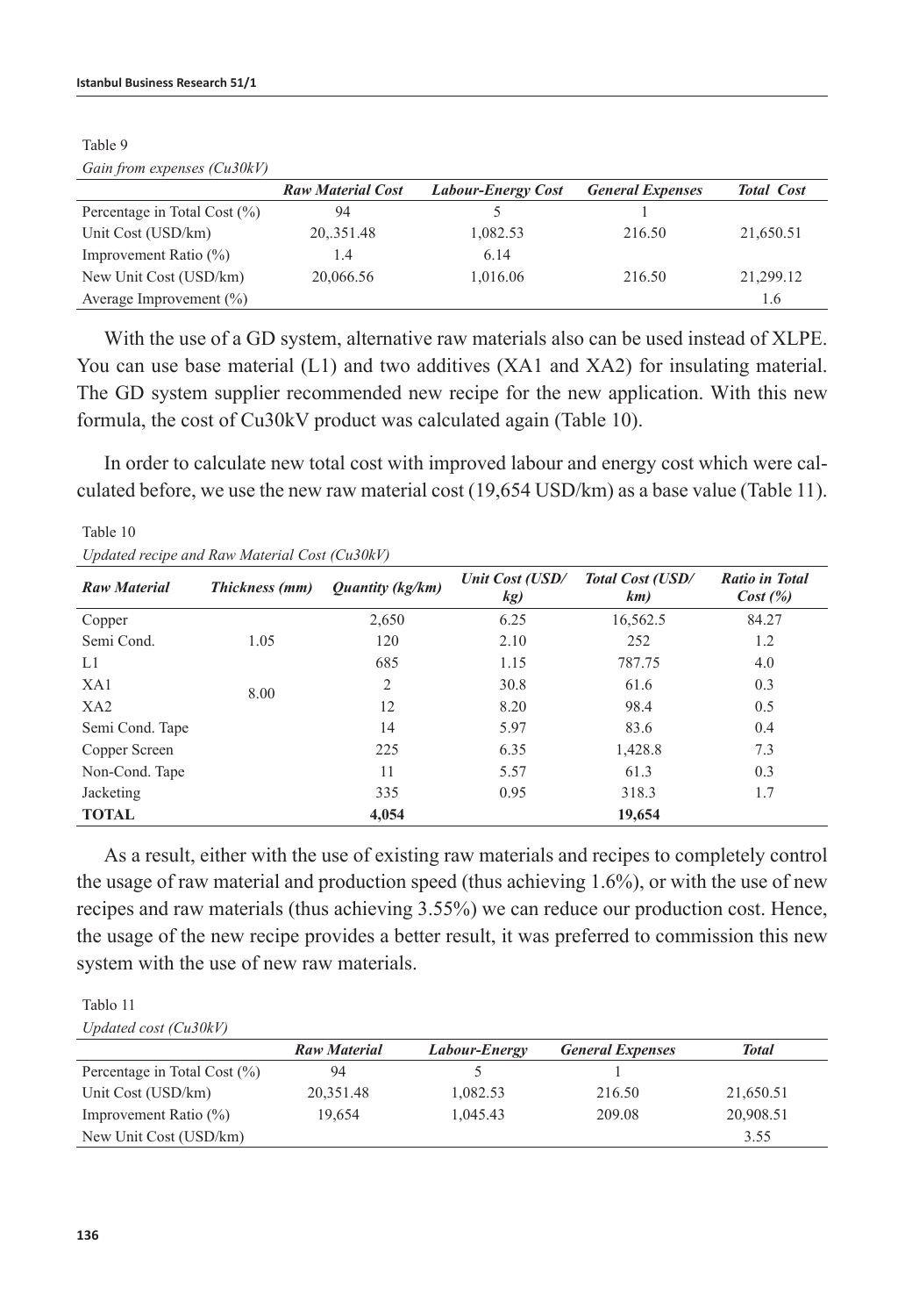#### **Verify Data**

With the purpose of examining the effectiveness of the new system, affected CTQs and VOC's should be listed again (Table 12).

#### Table 12

*CTQs after improvement*

| $\overline{\phantom{a}}$<br><b>CUSTOMER</b>                       | <b>VOC</b>                                                                                                                                                                                                                                                      | CTO                                                                                                                                                                                       | <b>Improvement</b>                                                                                                                                                                                                |  |
|-------------------------------------------------------------------|-----------------------------------------------------------------------------------------------------------------------------------------------------------------------------------------------------------------------------------------------------------------|-------------------------------------------------------------------------------------------------------------------------------------------------------------------------------------------|-------------------------------------------------------------------------------------------------------------------------------------------------------------------------------------------------------------------|--|
| QC                                                                | -Insulation thickness and mec-<br>hanical properties should be<br>consistent with international<br>standards                                                                                                                                                    | -Insulation thickness and<br>mechanical properties should<br>comply with standards                                                                                                        | - Insulation thickness can be<br>controlled in every layer with a<br>GD system                                                                                                                                    |  |
| <b>MV</b> Line<br>Operator                                        | - Insulation and semi conducti-<br>ve granules should be suitable<br>with line                                                                                                                                                                                  | - All those granules should be<br>suitable to run the line at maxi-<br>mum capacity and speed, and<br>they should be cleaned from the<br>extrusion lines after the produc-<br>tion easily | - New raw materials which<br>were adopted with a GD system<br>were cost affective and could                                                                                                                       |  |
|                                                                   | - Single type and brand materi-<br>al should not be used                                                                                                                                                                                                        | - To apply alternative produc-<br>tion techniques, different type<br>of raw materials which can<br>be easily cleaned should be<br>available                                               | be easily cleaned and removed<br>from the extrusions                                                                                                                                                              |  |
|                                                                   | -- Quantity of raw material that<br>was used at the beginning stage<br>of the production should be<br>easily measured                                                                                                                                           | - Since the MV line is totally a<br>closed line, the insulation thick-<br>ness could not be measured.<br>With a GD system, thickness<br>could be easily measured and<br>adjusted.         | -With a GD system, the amount<br>of raw materials determined<br>in the design can be loaded<br>exactly, preventing the use of<br>more materials.                                                                  |  |
| <b>Customers that</b><br>give MV orders<br>(External<br>Customer) | -Best price (the lowest one)<br>should be offered<br>-Quality of product should be<br>consistent with standards and<br>parameters<br>-Diameter of cable should be<br>suitable for designed connec-<br>tors and plugs.<br>-Orders should be delivered<br>on time | -The Offered price must be the<br>same or lower than other prices.<br>It must be delivered on time.<br>Cable should meet all quality<br>norms.                                            | -We can reach a 3.55% imp-<br>rovement on production cost.<br>Thus we can reach prices that<br>meet customers' expectations.<br>-As the new production speed<br>is faster, orders will be comple-<br>ted on time. |  |

#### **Improve and Elevate the Constraint**

The GD supplier has made trials on the existing line to demonstrate the reliability and measurement accuracy of the system. The purpose of these trials are to determine the accuracy of material consumption and how the system interferes with the production line when there is a problem in material flow. At this stage Design of Experiment (DOE) was applied to examine the effects on output (Demir, 2004, p.7).

Raw materials L1, XA1 and XA2, are measured with GD and affect the process. In order to define numbers of a sufficient trial, factorial design (FD) will be used. Since raw materials whose effects we will examine are lower or higher than the basic recipe value, we can say that each factor (raw material) has two levels. In that case we can use  $2^k$  FD. Here, "k" indicates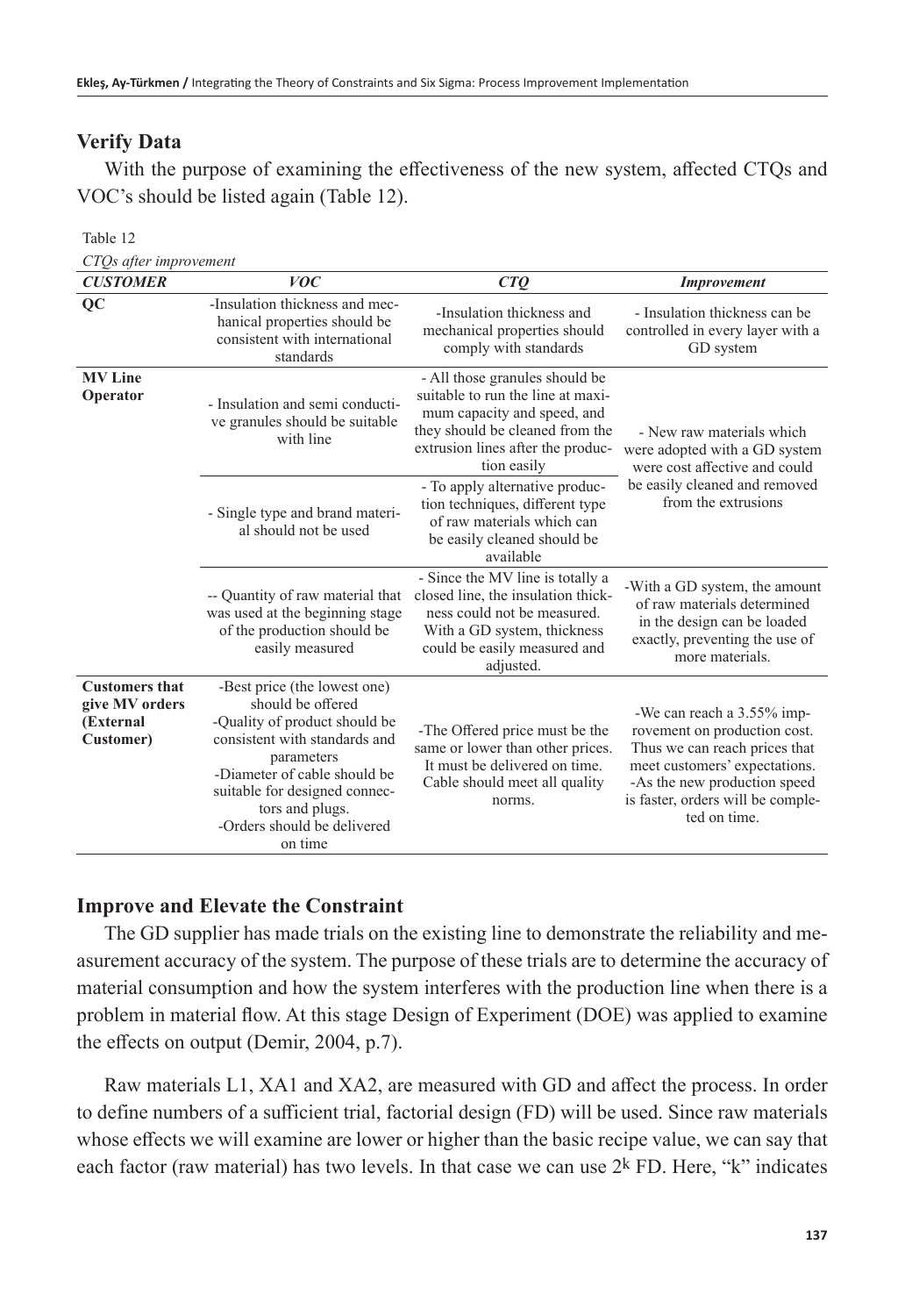the number of factor, "2" indicates the number of levels. If factors are lower level than the prescription value, it will be shown as "– ", if it is high, it will be shown as "+". Since the number of experiments is 2 and for factors 3, the number of trial is calculated as  $2^3 = 8$ .

In trials, the performance of the GD system was evaluated with; how long it takes to give a response for material flow increase of decrease by the system (the expectation is lower than 3 seconds), the line speed in the increase or decrease of the materials, the quality of the product and finally the cost of the product. For each experiment, 5 different, in total 40 trials were made separately, and the levels of raw materials used were determined by taking the arithmetic average of each trial result. The most suitable combination is, MV line speed (+), quality (+), cost (-) and in this combination, GD system responds to material changes less than 3 seconds. Above those 8 experiments, the 7th experiment was found to be the most appropriate one (Table 13).

| L                                  |                        |                |                          |         |                          |         |         |         |                          |
|------------------------------------|------------------------|----------------|--------------------------|---------|--------------------------|---------|---------|---------|--------------------------|
|                                    |                        | Trial 1        | Trial 2                  | Trial 3 | Trial 4                  | Trial 5 | Trial 6 | Trial 7 | Trial 8                  |
| $\mathbb{R}aw$<br><b>Materials</b> | Ll                     |                |                          |         |                          | -       |         |         |                          |
|                                    | XA1                    |                | $\overline{\phantom{a}}$ |         | $\overline{\phantom{a}}$ |         | ٠       |         | $\overline{\phantom{a}}$ |
|                                    | X42                    |                |                          |         | $\overline{\phantom{0}}$ |         |         |         |                          |
| <i>Assesment</i>                   | <b>GD</b> respond (sn) | $\overline{2}$ |                          | ◠       |                          |         |         |         |                          |
|                                    | <b>Line Speed</b>      |                |                          |         |                          |         |         |         |                          |
|                                    | <b>Quality</b>         |                |                          |         | $\sim$                   |         |         |         |                          |
|                                    | Cost                   |                |                          |         |                          |         |         |         |                          |

Table 13 *Effects of Factors in DOE*

The total investment cost of the GD system is 111,920 USD. The profitability, continuity and reliability of investments should be evaluated by using economic analysis methods. The main analysis methods are the profitability index method, payback period method, net present value method and internal rate of return method (Saray, 2019, p. 36-39). Due to fragile economic conditions in Turkey, the company should choose the payback period method (PPM) which is a numerical period that shows how long it takes to recover the value spent for investment (Fizibilite info, 2020).

The estimated sales volume of the MV product group for 2020 has been determined as 13 million USD. If there is not any investment, considering the 4% profit margin, the cost of sales (=total sales / (1+profit margin)) was determined as 12.5 million USD. According to the cost distribution that specified above, the raw material cost would be (94%) 11.75 million USD, labor and the energy cost would be (5%) 0.625 million USD, general expenses would be (1%) 0.125 million USD. With the implementation of an integration model, it has been determined that with a GD system, we could save either 1.6% with the same recipe or 3.55% with a new recipe. Based on that information the average saving return is calculated as 318,656 USD.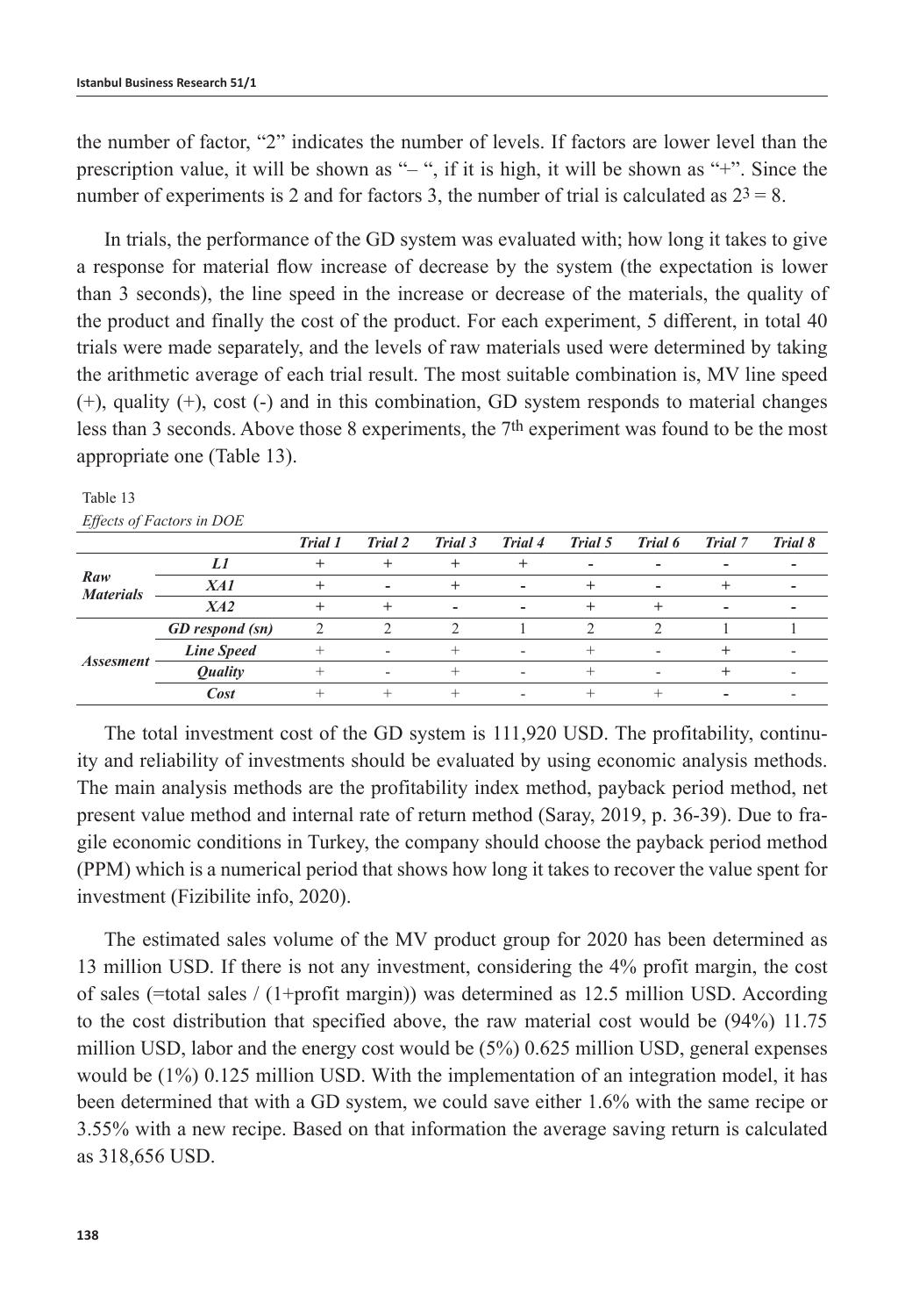According to the PPM formulation (Saray, 2019, p.37) the amount of investment would be covered in less than a year with the earnings to be made in 2020. For this reason, the company has decided to invest.

Average Saving  $(\bar{x}) = \frac{\sum Unit \, \text{Saving}}{n}$ Average Saving  $(\bar{x}) = \frac{\sum (Raw Material Cost x \% Improvement) + (Labelour \& Energy Cost x \% Improvement)}{}$  $\frac{Amount~of~Investment}{Net~years~V~Earning} = \frac{111,920~USD}{318,656~USD} = 0.35~year$  $PPM =$ 

## **Control and Identification of New Constraints**

With the intention of checking the effectiveness of the GD system, several samples were selected from the actual production and raw material usage and the line speeds were checked. Cu45kV type of cable was selected. The production parameters and the cost of cables were analyzed (Table 14). According to examination, a 1.55% improvement has been achieved in the raw material cost and productivity increased by 2.56%.

Additionally, the "σ" levels are also calculated and compared considering the Cu45kV's product cost differences with design cost before and after GD system. The company aims to have the product cost lower or at least equal to the design cost. Before the GD system, between 2018 and 2019, there were in total 18 lots of production, and in 2020 between February and August there were 9. The obtained product costs were listed and compared with the design cost (Table 15).

To calculate "σ" levels before and after the system, we can check defects per million opportunities (DPMO) number (DPMO= DPOx1, 000,000) (Table 16).

|        | Design and Production parameter of Cu45kV |                          |                                   |                              |                               |                          |  |
|--------|-------------------------------------------|--------------------------|-----------------------------------|------------------------------|-------------------------------|--------------------------|--|
|        | <b>Raw Material</b>                       | <b>Thickness</b><br>(mm) | <i><b>Quantity</b></i><br>(kg/km) | <b>Unit Cost</b><br>(USD/kg) | <b>Total Cost</b><br>(USD/km) | <b>Speed</b><br>(mt/min) |  |
|        | Copper                                    |                          | 3,380                             | 6.15                         | 20,787                        |                          |  |
|        | Semi Cond.                                | 1.1                      | 150                               | 2.12                         | 318                           |                          |  |
|        | <b>XLPE</b>                               | 12                       | 1,291                             | 1.85                         | 2,388.4                       |                          |  |
| Design | Semi Cond. Tape                           |                          | 17                                | 6.54                         | 111.2                         | 3.12                     |  |
|        | Copper Screen                             |                          | 776                               | 6.27                         | 4,865.5                       |                          |  |
|        | Non-Cond. Tape                            |                          | 14                                | 6.04                         | 84.6                          |                          |  |
|        | Jacketing                                 |                          | 540                               | 1.27                         | 685.8                         |                          |  |
|        | TOTAL                                     |                          | 6,168                             |                              | 29,240.5                      |                          |  |

Table 14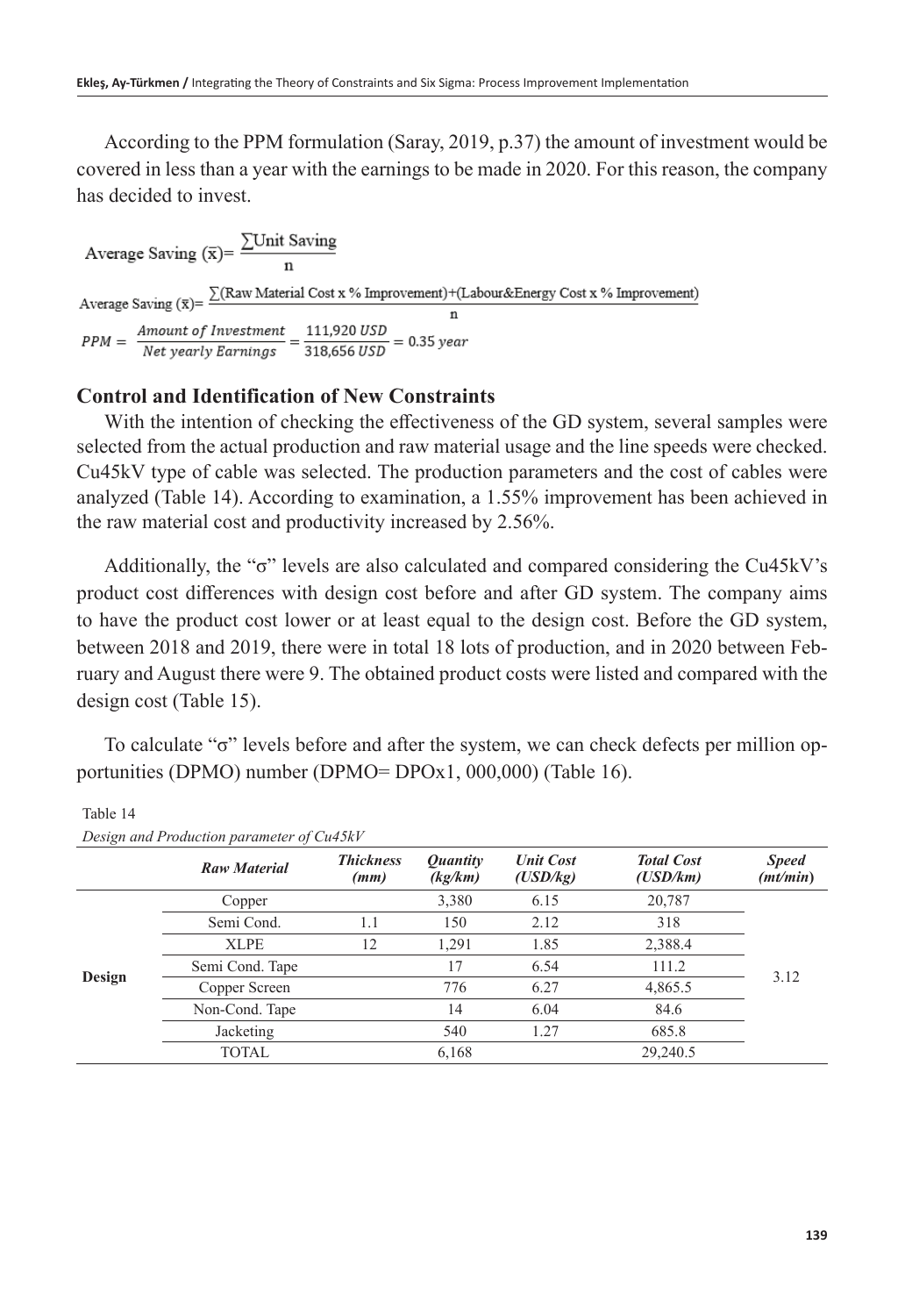|                         | <b>Raw Material</b> | <b>Thickness</b><br>(mm) | <i><b>Ouantity</b></i><br>(kg/km) | <b>Unit Cost</b><br>(USD/kg) | <b>Total Cost</b><br>(USD/km) | <b>Speed</b><br>(mt/min) |
|-------------------------|---------------------|--------------------------|-----------------------------------|------------------------------|-------------------------------|--------------------------|
|                         | Copper              |                          | 3,380                             | 6.15                         | 20,787                        |                          |
|                         | Semi Cond.          | 1.11                     | 165                               | 2.12                         | 318                           |                          |
|                         | L1                  |                          | 1.274                             | 1.19                         | 1,516                         |                          |
|                         | XA1                 | 12.05                    | 4                                 | 8.6                          | 34.4                          |                          |
| <b>Production</b>       | XA2                 |                          | 22                                | 17                           | 374                           |                          |
|                         | Semi Cond. Tape     |                          | 17                                | 6.54                         | 111.2                         | 3.20                     |
|                         | Copper Screen       |                          | 777                               | 6.27                         | 4,872.8                       |                          |
|                         | Non-Cond. Tape      |                          | 15                                | 6.04                         | 90.6                          |                          |
|                         | Jacketing           |                          | 542                               | 1.27                         | 688.3                         |                          |
|                         | <b>TOTAL</b>        |                          | 6,196                             |                              | 28,792.3                      |                          |
| <b>Imrovement Ratio</b> |                     |                          |                                   |                              | 1.55%                         | 2.56%                    |

#### Table 15

*Production costs before and after GD system (Cu45kV)*

|                  | Lot | Cost (USD) | Lot | Cost (USD) |          | Lot | Cost (USD) |
|------------------|-----|------------|-----|------------|----------|-----|------------|
|                  |     | 29,650.28  | 10  | 29,720.56  |          |     | 28,792.30* |
|                  | 2   | 29,230.33* | 11  | 29,230.22* |          | 2   | 29,242.00  |
|                  | 3   | 29,927.55  | 12  | 29,980.33  |          | 3   | 28,695.65* |
|                  | 4   | 29,190.68* | 13  | 29,350.68  |          | 4   | 28,800.25* |
| <b>Before GD</b> | 5   | 29,777.56  | 14  | 29.229.25* | After GD | 5   | 29,257.33  |
|                  | 6   | 29,200.65* | 15  | 29,331.21  |          | 6   | 28,720.16* |
|                  |     | 30,000.58  | 16  | 29,220.65* |          | 7   | 28,698.25* |
|                  | 8   | 29,150.20* | 17  | 29,550.28  |          | 8   | 28,820.90* |
|                  | 9   | 29.210.80* | 18  | 30,005.72  |          | 9   | 28,920.90* |

Tablo 16  $a = bT$   $L = 1$ 

| $\theta$<br>Level |             |          |             |          |             |
|-------------------|-------------|----------|-------------|----------|-------------|
| $\sigma$          | <b>DPMO</b> | $\sigma$ | <b>DPMO</b> | $\sigma$ | <b>DPMO</b> |
| 6                 | 3.4         | 2.5      | 158,665     | 1.4      | 539,828     |
| .5                | 233         | 2.3      | 211,855     | 1.3      | 579,260     |
| 4.5               | 1,350       | 2.2      | 241,964     |          | 691,462     |
| $\overline{4}$    | 6,210       | 2        | 308,538     | 0.5      | 841,345     |
| 3.5               | 22,750      | 1.8      | 382,089     | 0.3      | 884,930     |
| 3                 | 66,807      | 1.5      | 500,000     | 0.1      | 919.243     |

Ref: (Sağlık Yönetimi 2019, 2020)

In order to calculate DPMO, defects per product (DPU= defective product quantity / total production) and the number of defects per opportunity (DPO=defective product quantity / [total production x number of defect opportunities per unit]) must be determined respectively (Eren B. , 2020). The amount of defective products has been determined as products that have a higher cost than the design cost. A number of defect opportunities is the sum of the features that are characterized as a production failure (Eren B. , 2020). In this process it is "1" where the cost of production is higher than design cost (Table 17).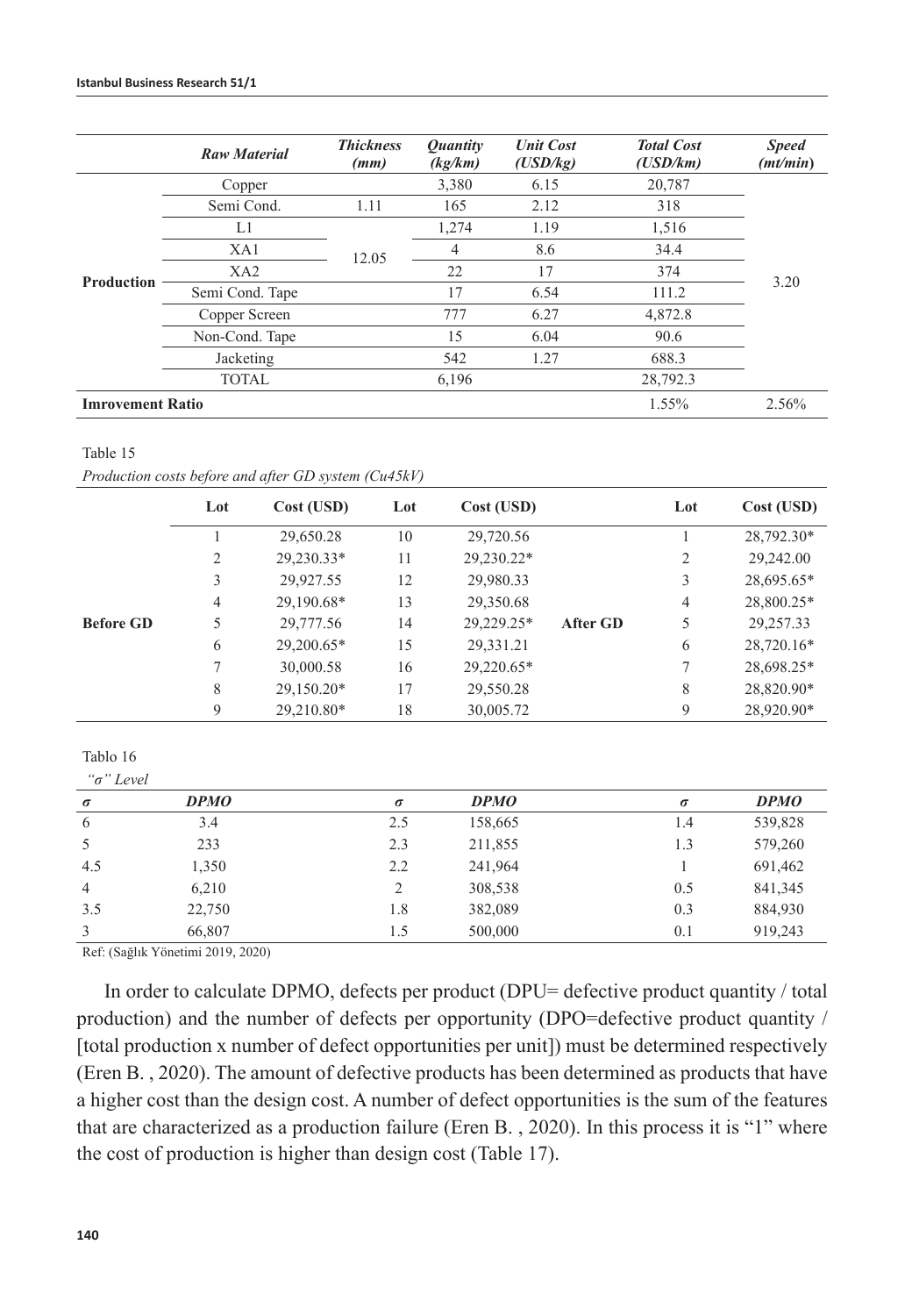#### **Ekleş, Ay-Türkmen /** Integrating the Theory of Constraints and Six Sigma: Process Improvement Implementation

| "σ" Level before and after GD System |               |                     |                                    |                |  |  |  |
|--------------------------------------|---------------|---------------------|------------------------------------|----------------|--|--|--|
|                                      | DPI/          | DPO                 | <b>DPMO</b>                        | $\sigma$ level |  |  |  |
| <b>Before GD</b>                     | $10/18=0.555$ | $10/(18x1) = 0.555$ | $0.555 \times 1,000,000 = 555,000$ | $1.3 - 1.4$    |  |  |  |
| After GD                             | $2/9$ = 0.222 | $2/(9x1) = 0.222$   | $0.222 \times 1,000,000 = 222,000$ | $2.2 - 2.3$    |  |  |  |

Table 17

While "σ" value was between 1.3 and 1.4 before GD system applied, it then reached 2.2 -2.3. As a result of this increase, we can say that after the commissioning of the system, there was an improvement on the process and the "σ" value was increased. In addition, during the discussions of management reviews held twice a year, the amount of scrap per MV production has started to decrease since the beginning of 2020. It was 20.74 meters on average per production in 2018, 19.64 meters in 2019 and finally decreased to 16.48 in 2020.

In parallel with the continuous improvement, the screening process which is the next step of the MV production process was reviewed. Screening is the process of applying semi conductive tapes, copper wires and copper tapes over the insulated conductor. According to production parameters and screening process records of Cu45kV, in every single kilometer of the production 58,000 meter 1.36 mm diameter copper wire and 1,000 meter of copper tape has to be used. At the screening machine, you have to use 160 mm small plastic reels. 1.36 mm copper wires are transferred from 630 mm diameter steel drums to those plastic reels. It takes 290 minutes to transfer 1.36 mm wires to 58 plastic spools which is necessary to start production.

According to the production records of 11 x 800 meter order Cu45kV, it was determined that it takes 140 minutes to screen an 800 meter drum (Table 18). Since 58 plastic spools are emptied at the end of 140 minutes, all new 58 spools will not be ready. It takes around 150 minutes to complete all 58 drums. In this case we can define the wire transfer process as a bottleneck of the screening process. KT and 6σ integration model should be reapplied to manage and eliminate this bottleneck.

Table 18

| $D_t$ contract process records ( $C_t$ $T$ $N$ and $T$ |            |               |                      |                       |  |  |  |
|--------------------------------------------------------|------------|---------------|----------------------|-----------------------|--|--|--|
| <b>Process</b>                                         | Date       | <b>Time</b>   | <b>Line Speed</b>    | <b>Production</b>     |  |  |  |
| Screening process (Wire.<br>Transfer)                  | 10.05.2020 | $10:40-15:30$ | $100 \text{ m/min}$  | $58,000 \text{ m.}^*$ |  |  |  |
| Screening                                              | 10.05.2020 | $16:00-18:20$ | $5.70 \text{ m/min}$ | 803 m.                |  |  |  |
| Screening                                              | 10.05.2020 | $20:40-23:06$ | $5.70 \text{ m/min}$ | $808$ m.              |  |  |  |
| Screening                                              | 11.05.2020 | $01:20-03:40$ | $5.70 \text{ m/min}$ | $805 \; \text{m}$ .   |  |  |  |

*Screening process records (Cu45kV 11x800 m)*

\*58.000 m. (Transfer of 1.36 mm copper wire to 58 plastic spool)

## **Conclusion**

When the literature was reviewed, TOC and 6σ were used separately in process improvement. On the other hand, integration models of each philosophy were limited in the literature. In this study, the integration model of Jin et al. (2009) was reviewed and was applied in an industrial company. The company has a considerable role in low and medium voltage power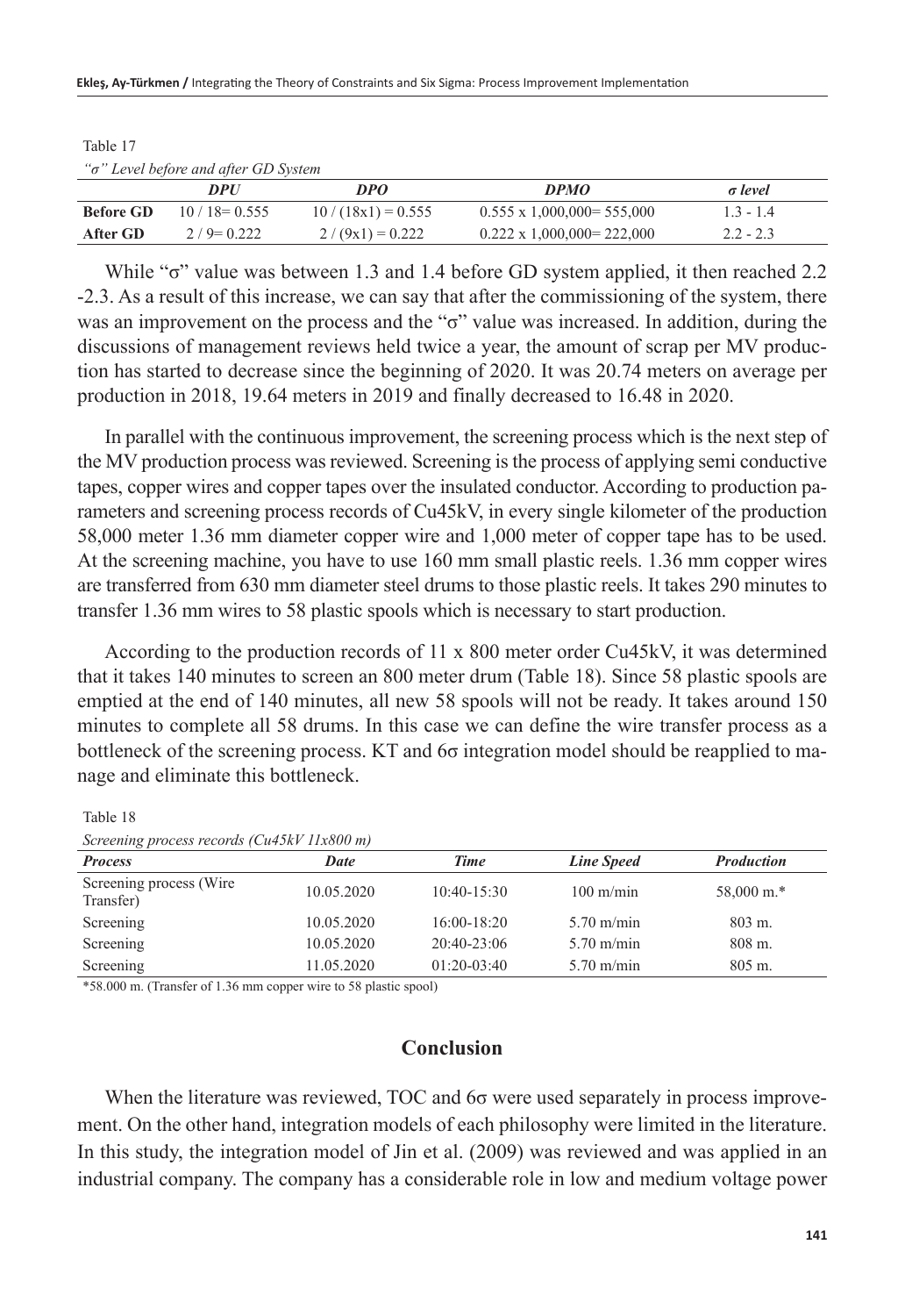cable manufacturing business. The selected integration model was used to identify and eliminate the reason for the decrease in sales figures in the MV power cable group in the last three years. By applying the integration model, attempts were made to answer the following questions.

- What are the root causes of the decrease in sales figures of the MV product group?

- Whether the integration model of Jin et al. (2009) can help to identify and eliminate these root causes.

- How this elimination will benefit to the company.

In an effort to find an answer to the first question, MV production processes were detailed. Then, a project team consisting of managers from the factory determined that when aiming to offer a competitive sales price, high production costs needed to be reduced. First of all, CRT was used to determine root causes. Then, CTQ's were defined with the help of SIPOC map and VOC analysis. At the definition and analysis step of the integration model, a Pareto analysis and cause-effect diagrams were used. Parameters that cause an increase in the production cost were determined with the help of ERP program records. One of the root causes determined in CRT was "There is no GD system". As a result of analysis, it has been revealed that commissioning a GD system will provide an improvement of 1.56% to 3.55% in the production cost. The repayment period of the GD system investment also takes less than a year. It was also proved that the GD system was providing an improvement in production costs and an increase productivity from different production records. In addition, this system also had a positive effect in increasing the  $\sigma$  value of the Cu45kV production cost. It was raised from 1.3-1.4  $\sigma$  to 2.2-2.3  $\sigma$  after the installation of the GD system. At the end, new constraints were defined in the screening process which is the next step of the MV production process and implementation of Jin et al. (2009) integration model was completed.

Although a desired increase was not experienced in the sales figure of the MV product group due to the negative consequences of the Covid-19 pandemic experienced all over the world, profitability was increased compared to the previous years.

With this study, the TOC and 6σ integration model of which Jin et al. (2009) developed, was applied to the highly competitive and conservative energy cable manufacturing sector. This model requires the usage of detailed data and information. In this sector all enterprises have their own secrets and details. Due to that, the company requested that the name and some technical information be hidden during this study. Although the application of this model has provided a significant improvement for the company, it is thought that the gains are more than the specified numerical values. This model can also be applied to different process, such as the low voltage production or packing and delivery that have more general process parameters and might be the same for the same industries.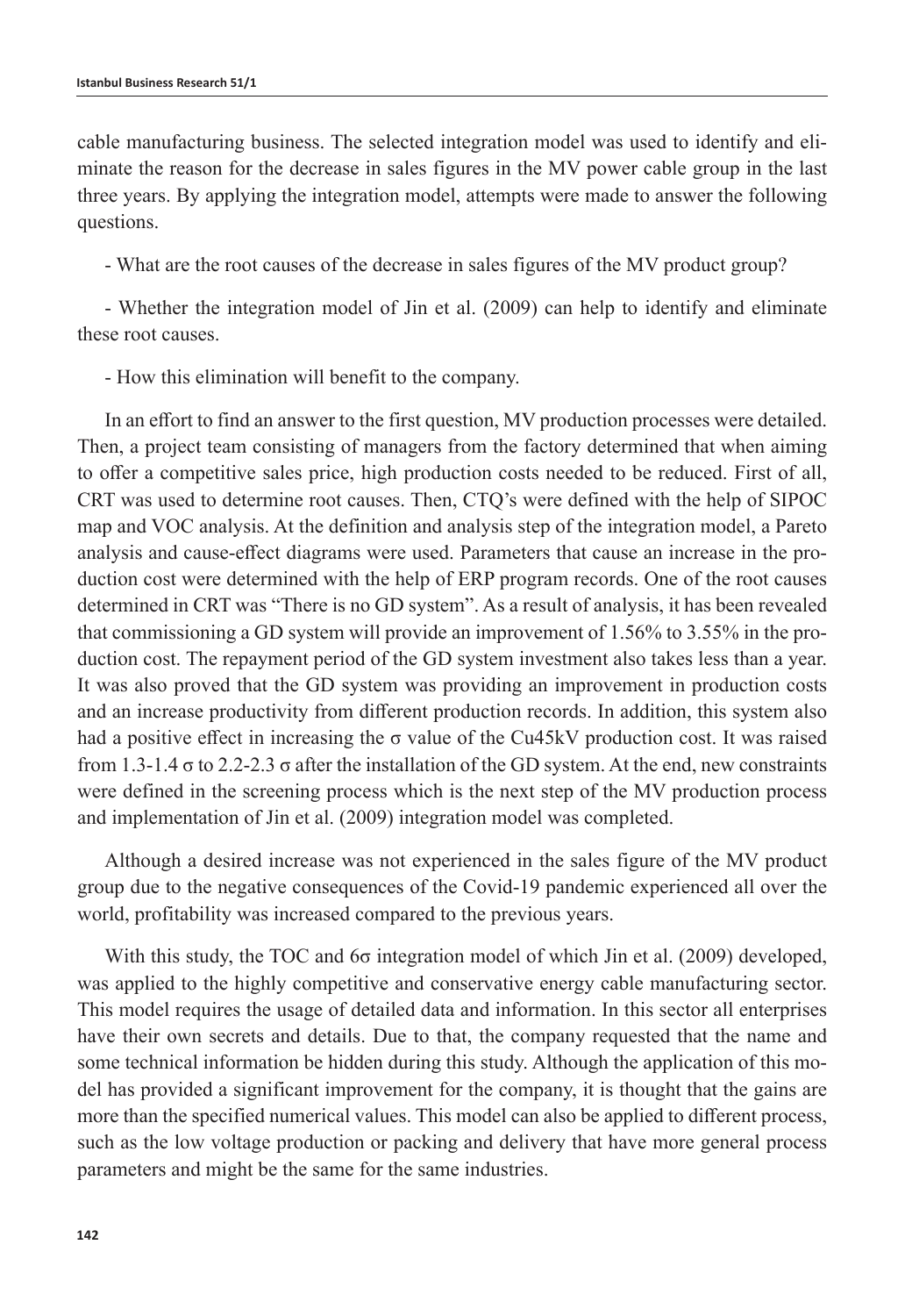As a conclusion, the TOC and 6σ integration model can be applied to all businesses that want to review their processes and control their production costs and operate in the production or service sector. Thanks to this model, enterprises can make radical changes to their processes and increase their profitability levels above the sector averages that they are in.

**Peer-review:** Externally peer-reviewed.

**Grant Support:** The authors declared that this study has received no financial support.

## **References**

- Abid, M., Butt, O. M., Aan, Q., Rashid, B., & Devi, N. S. (2020). Role of Critical Success Factors (CSF) In the Impelemntation of Six Sigma in Hospitals: A Preliminary Study in Pakistan. *Asia-Pasific Journal of Health Management, 15*(1), 1-9. https://doi.org/10.24083/apjhm.v15i1.333
- Aiastui, A. L., Perez de Eulate, U. A., & Guisasola, M. M. (2020). A Strategic Approach for Bottleneck Identification in Make-To-Order Environments: A Drum-Buffer-Rope Action Research Based Case Study. *Journal of Industrial Engineering and Management, 13*(1), 18-37. http://dx.doi.org/10.3926/jiem.2868
- Akbulut, H., & Ertan, S. (2015). Hizmet Sektöründe Kısıtlar Teorisi ve Katkı Muhasebesi: Bir Otel İşletmesinde Uygulama. *Muhasebe ve Vergi Uygulamaları Dergisi, 8*(3), 243-270.
- Akçimen, C., & Antmen, F. (2019). Kısıtlar Teorisinde Kapasite Kısıtı ve Bir Üretim İşletmesinde Uygulaması. *Avrupa Bilim ve Teknoloji Dergisi*, 15, 618-626.
- Al-Fasfus, F., Hamza, M., & Elkotayni, K. (2020). The Attitudes of The Industrial Companies Towards the Implementation of Theory of Constraints (A Field Study). *Academy of Strategic Management Journal, 19*(2), 1-14.
- Alghaithi, A., & Sartawi, K. (2020). "Improving Remote Employees' Organisational Productivity- Practical Guidelines for Identifying and Managing Bottlenecks in Today's World". IOSR Journal of Business and Management, 22(2), 63-74. DOI: 10.9790/487X-2202046374
- Ali, A. Y. (2020). "Six Sigma-DMAIC and Food Waste Hierarchy based Framework for Reducing Food Waste in University Canteens in Ethiopia". Int. Journal of Research in Industrial Engineering, 9(1), 77-83. DOI: 10.22105/riej.2020.209160.1105
- Antony, J. (2004). "Some Pros and Cons of Six Sigma: An Academic Perspective". The TQM Magazine, 16(4), 303-306.
- Ayanoğlu, M., & Şakar, M. (2015). "Bir Kargo Fimasının Ek Taleplerinin Karşılanması İçin Kısıtlar Kuramı Yaklaşımı Uygulaması". İşletme Bilimi Dergisi, 3(2), 19-38.
- Bircan, H., & Köse, S. (2012). "Altı Sigma ve Firmaların Altı Sigmaya Bakış Açısı: Sivas-Kayseri İli Örneği". Ekonomik ve Sosyal Araştırmalar Dergisi, 8(2), 107-129.
- Boangmanalu, E., Abigail, T., Sembiring, A., & Tampubolon, J. (2020). "Minimizing Damage of Product Using Six Sigma and Triz Methods". IOP Conference Series: Materials Science and Engineering (1-8). IOP Publishing. https://iopscience.iop.org/article/10.1088/1757-899X/801/1/012101/pdf

**Author Contributions:** Conception/Design of study: E.E., M.A.T.; Data Acquisition: E.E.; Data Analysis/Interpretation: E.E., M.A.T.; Drafting Manuscript:E.E., M.A.T.; Critical Revision of Manuscript: M.A.T.; Final Approval and Accountability: E.E., M.A.T. **Conflict of Interest:** The authors have no conflict of interest to declare.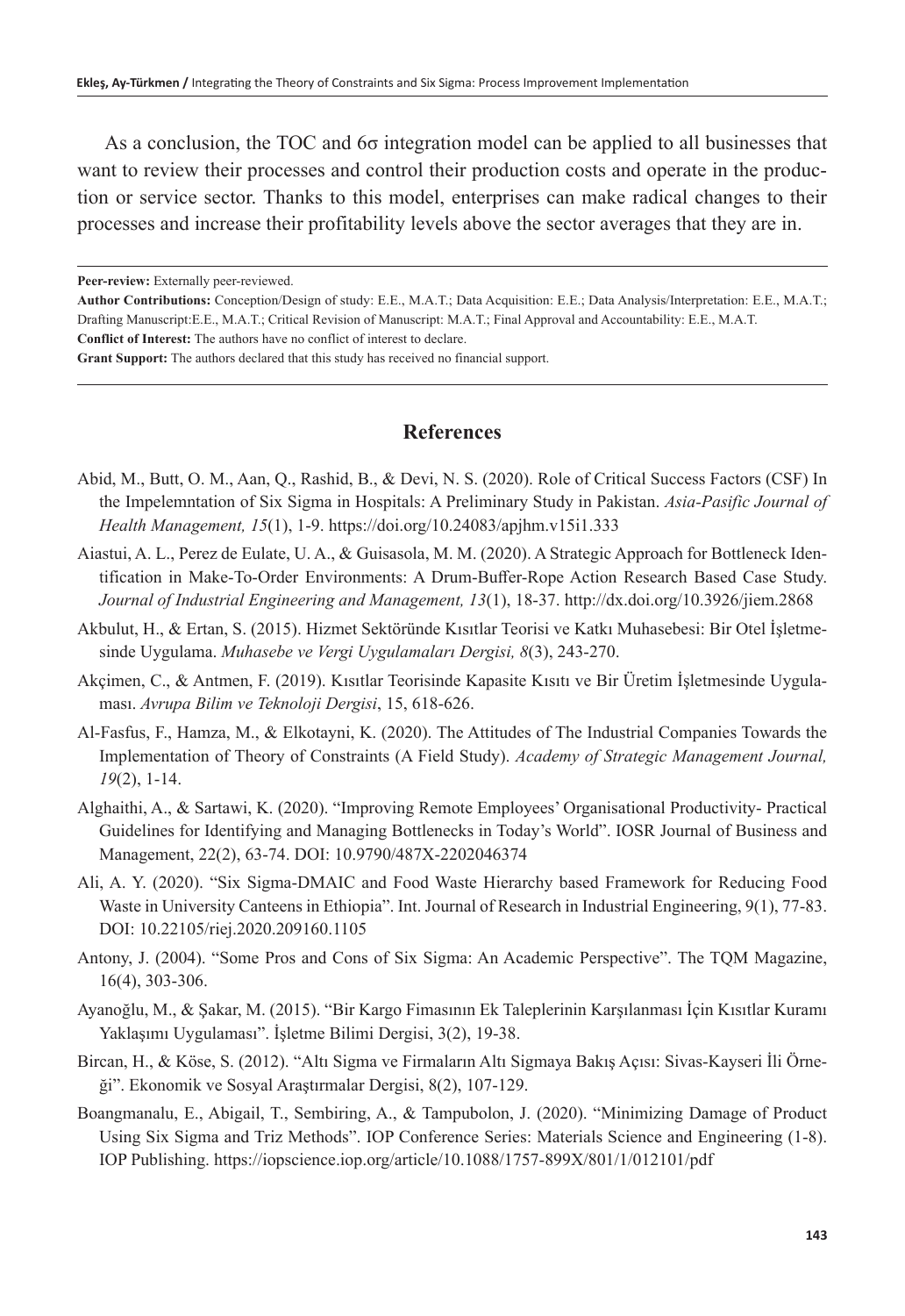- Coronado, R.B., & Anthony, J. (2004). "Six Sigma or Design for Six Sigma". The TQM Magazine, 16(2), 250-263.
- Costa, L.B.M., Filho, M.G., Fredendall, L.D., Ganga, G.M.D. (2021), "Lean Six Sigma in the Food Industry: Construct Development and Measurement Validation". International Journal of Production Economics, 231, 107843. https://doi.org/10.1016/j.jipe.2020.107843
- Coşkun, O., & Ekmekçi, İ. (2012). "Bir İnşaat Projesinin Evreleri ile Zaman ve Maliyet Analizinin Proje Yönetim Teknikleri Vasıtasıyla İncelenmesi". İstanbul Ticaret Ünv. Fen Bilimleri Dergisi, 10(20), 39-53.
- Çalışkan, G. (2006). "Altı Sigma ve Toplam Kalite Yönetimi". Elektronik Sosyal Bilimler Dergisi, 5(17), 60-75.
- Dakhil, A. (2019). "Development of Effective Methodology for Improving Undergraduate Program Curriculum in Higher Education Utilizing Six Sigma Approach". Ankara: Atılım Üniversitesi. Available from National Thesis Center database (No: 603687)
- Demir, L. (2004). "İstatistiksel Deney Tasarım Yöntemi ve Bir Tekstil İşletmesinde Uygulanması". Denizli: Pamukkale Üniversitesi. Retrived from http://acikerisim.pau.edu.tr/xmlui/bitstream/handle/11499/1215/ Leyla%20Demir.pdf?sequence=1&isAllowed=y
- Demircioğlu, E. N., & Akkaya, N. (2016). "Kısıtlar Teorisi 5 Adım Sürekli İyileştirme Sürecinin Boya Sektöründe Uygulaması". Muhasebe Bilim Dünyası Dergisi, 18(1), 269-295.
- Edgeman, R., & Bigio, D. (2004). "Six Sigma in Metaphor: Heresy or Holy Writ?". Quality Progress, 37(1), 1-6.
- Ehie, I., & Sheu, C. (2005). "Integrating Six Sigma and Theory of Constraints for Continuous Improvement: A Case Study". Journal of Manufacturing Technology Management, 16(5), 542-553. https://doi. org/10.1108/17410380510600518
- Elmacı, O., Uslu, M., & Tutkavul, K. (2013). "Sürdürülebilir Rekabet Gücünün Sağlanmasında Altı Sigma Yönteminin Kullanılması ve Ford Otomotiv Sanayi A.Ş.' de Bir Uygulama Örneği", Dumlupınar Üniversitesi Sosyal Bilimler Dergisi, Özel Sayı, 465-494.
- Erdiller, A., & Orbak, A.Y., (2005). "Otomotiv Yan Sanayinde Altı Sigma Araçlarının Kullanımı ve Uygulama Örneği". V. Ulusal Üretim Araştırmaları Sempozyumu, 557-559, İstanbul
- Eren, B. "Altı sigma seviyesinin hesaplanması. Free Lean Six sigma. Retrived from https://tr.freeleansixsigma.com/
- Escobar, V. G., Vega, P. G., & Zamora, M.-d. M. (2016). "Applying the Theory of Constraints to the Logistic Service of Medical Records of a Hospital". European Research on Management and Business Economics, 22, 139-146.
- Fizibilite Info. Retrived from http://www.fizibilite.info/yatirimin-geri-odeme-suresi/.
- Garza, M. E., Garcia, J. A., Gonzales, S. H., Santoyo, E. A., Esquivias, M. T., & Fernandez, V. F. (2019). "Reduction of Work in Process in Manufacturing Systems by Means of a Theory of Constraints Approach and Discrete Event Simulation". Engineering and Technology Journal, 4(2), 537-544. https://doi. org/10.31142/etj/v4i2.02
- Gholami, H., Jamil, N., Mat Saman, M.Z., Streimikiene, D., Sharif, S., Zakuan, N. (2021) "The Application of Green Lean Six Sigma". Business Strategy and the Environment, 30, 1913-1931. https://doi. org/10.1002/bse.2724
- Goldratt, E. M., & Cox, J. (2018). Amaç [The Goal] (A.B. Dicleli, Trans.). İstanbul, Turkey: Optimist.
- Grida, M., & Zeid, M. (2018). "A System Dynamics-Based Model to Implement The Theory of Constraints in a Healthcare System". Medical Simulation, 95(7), 593-605. https://doi.org/10.1177/0037549718788953
- Harish, U. (2019). "Implementation of Theory of Constraints (TOC) in a Manufacturing Plant". International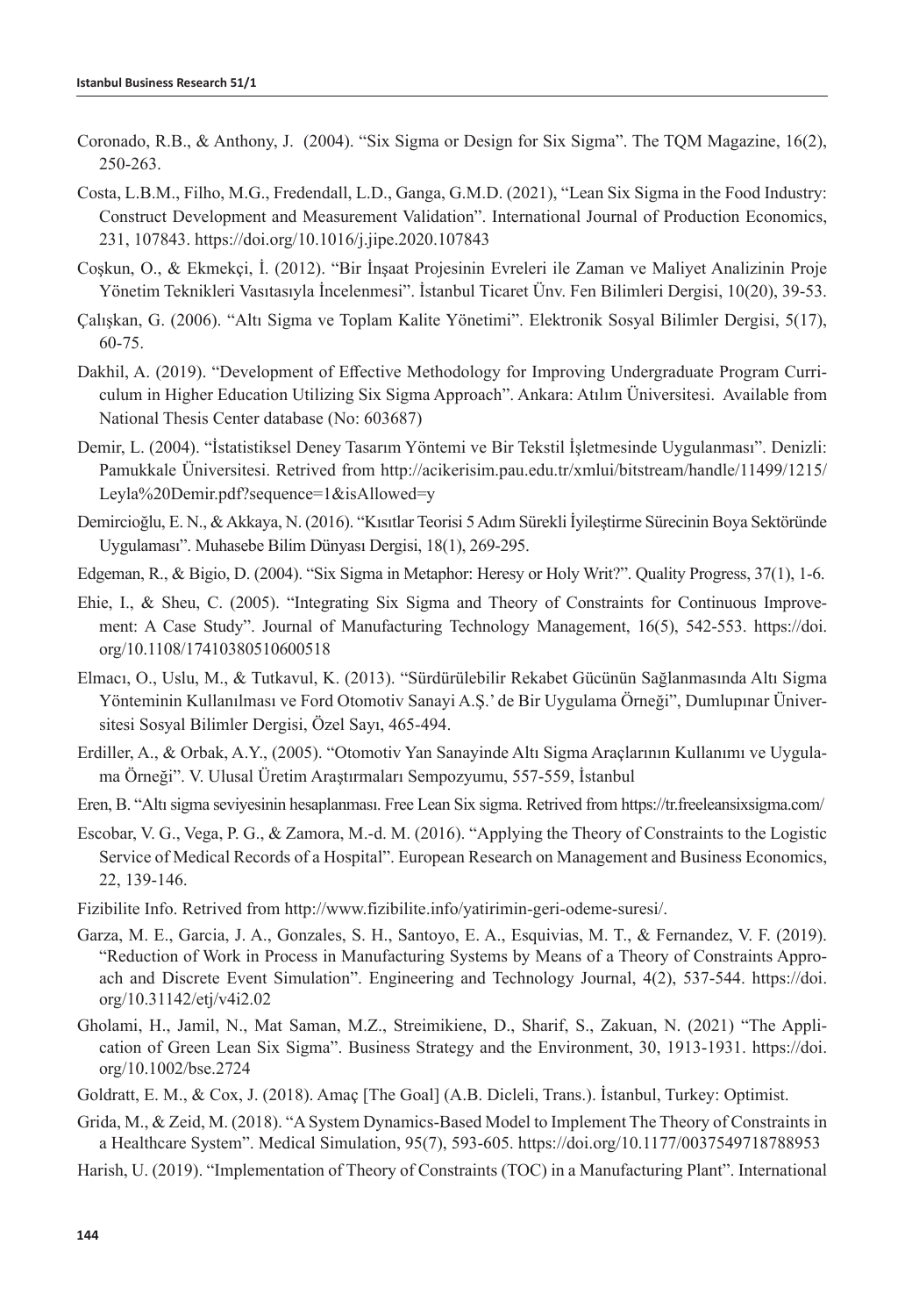Journal of Advanced Scientific Research and Management, 228-232.

- Hsu, Y., Pearn, W.L. & Wu, P. (2008). "Capability Adjustment for Gamma Processes with Mean Shift Consideration in Implementing Six Sigma Program". European Journal of Operational Research, Elsevieri vol. 191(2), 517-529, December.
- Huang, W-T., Lu, C-C., Dang, J-F. (2021). "Improving the Return Loading Rate Problem in Nortwest China Based on the Theory of Constraints". Mathematics 9(12), 1397. https://doi.org/10.3390/math9121397
- Ikumapayi, O. M., Akinlabi, E. T., Mwema, F. M., & Ogbonna, O. S. (2020). "Six Sigma versus Lean Manufacturing - An Overview". Materials Today: Proceedings, 26(2), 3275-3281. DOI:10.1016/j. matpr.2020.02.986
- Jin, K., Abdul-Razzak, H., Elkassabgi, Y., Zhou, H., & Herrera, A. (2009). "Integrating the Theory of Constraints and Six Sigma in Manufacturing Process Improvement". International Journal of Social, Behavioral, Educational, Economic, Business and Industrial Engineering, 3(1), 85-89.
- Kahya, E., & Karaböcek, K. "Bir Atölyede Oranlarla İş Gücü Verimlilik (WPMR) Modelinin Tasarımı ve Uygulanması". Silo Tips: Retrived from https://silo.tips/download/br-atlyede-oranlarla-gc-vermllkwpmr-modelnn-tasarimi-ve-uygulamasi
- Karakoç, M., & Şık, E. (2021). "Theory of Constraints: The Application of Wine Production Facility. Ömer Halisdemir Üniversitesi İktisadi ve İdari Bilimler Fakültesi Dergisi, 14(2), 378-395. https://doi. org/10.25287/ohuiibf.703440
- Kaygusuz, S. Y. (2005). "Kısıtlar Teorisi: Varsayımlar, Süreç ve Bir Uygulama". Ankara Üniversitesi SBF Dergisi, 60(4), 133-156.
- Kelly, M. C., & Germain, R. H. (2020). "Applying Theory of Constraints to Timber Harvesting: A Case Study from the Northeast USA". Croatian Journal of Forest Engineering, 41, 59-69. DOI:10.5552/crojfe.2020.534
- Koch, P.N., Yang, R.J., & Gu, L. (2004). "Design for six sigma through robust optimization". Structural and Multidisciplinary Optimization, 26, 235-248. https://doi.org/10.1007/s00158-003-0337-0
- Kwalk, Y. H., & Anbari, F. T. (2006). "Benefit, Obstacles and Future of Six Sigma Approach". Technovation, 26(5-6), 708-715.
- Lee, M.-C., & Chang, T. (2012). "Combination of theory of constraints, root cause analysis and Six Sigma for quality improvement framework". International Journal of Productivity and Quality Management, 10(4), 447-463. DOI:10.1504/IJPQM.2012.049633
- Mahdi, Z.H., Abboud, A.H., & Hussain, B.B. (2021). "The use of Constraints Theory in Managing, Reducing Costs and Improving Profitability (Study in Baghdad Soft Drinks Company). Review of International Geographical Education (RIGEO), 11(5), 3576-3582. DOI:10.48047/rigeo.11.05.243
- Mehdizadeh, E., & Jalili, S. (2019). "An Algorithm Based on Theory of Constraints and Branch and Bound for Solving Integrated Product-Mix-Outsourcing Problem". Journal of Optimization in Industrial Engineering, 12(1), 167-172. DOI: 10.22094/joie.2018.664.1429
- Mishra, A. K. (2020). "Implication of Theory of Constraints in Project Management". International Journal of Advanced Trends in Engineering and Technology, 5(1), 1-13. DOI:10.5281/zenodo.3605056
- Nave, D. (2002). "How to Compare Six Sigma, Lean and Theory of Constraints". Quality Progress, 35(3), 73-78.
- Ninerola, A., Rebull, M.V., Lara, A.B. (2021). "Six Sigma Literature: A Bibliometric Analysis" Total Quality Management & Business Excellence, 32(9-10), 959-980, DOI: 10.1080/14783363.2019.1652091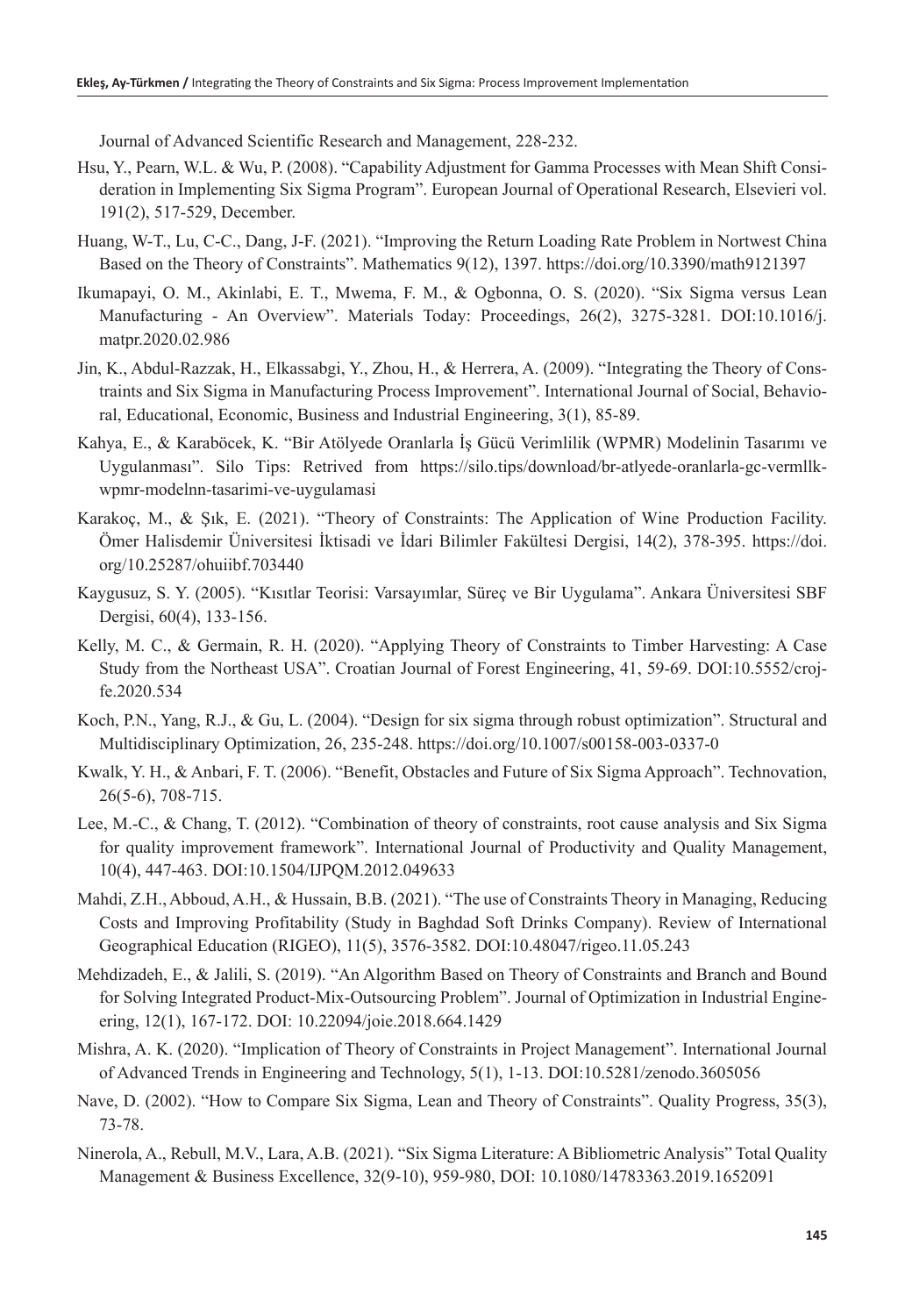- Nonthaleerak, P., & Hendry, L. (2006). "Six Sigma: Literature Review and Key Future Research Areas". International Journal of Six Sigma and Competitive Advantage, 2(2), 105-161. DOI:10.1504/IJS-SCA.2006.010111
- Pyzdek, T. What is Six Sigma. Pyzdek Institute: Retrived from http://www.pyzdek.com/six-sigma-revolution.htm
- Rahman, S.-u. (1998). "Theory of Constraints: A Review of The Philosophy and Its Applications". International Journal of Operations & Production Management, 18(4), 336-355. DOI:10.1108/01443579810199720
- Rasis, D., Gitlow, H.S., Popovich, E. (2002). "Paper Organizers International: A Fictitious Six Sigma Green Belt Case Study". II. Quality Engineering, 15(2), 127-145. https://doi.org/10.1081/QEN-120006715
- Rebull, M. V., Rullan, R.F., Lara, A. B., & Ninerola, A. (2020). "Six Sigma for Improving Cash Flow Deficit: A Case Study in the Food Can Manufacturing Industry". International Journal of Lean Six Sigma. Vol. 11 No. 6, 1119-1140. https://doi.org/10.1108/IJLSS-12-2018-0137
- Rojas, M. D., Jurado, D. A., & Londono, L. M. (2018). "Constrains Theory Explained Trough a Serious Game". International Journal of Applied Engineering Research, 13(18), 13978-13984.
- Rowlands, H. (2003). "Six Sigma: A new philosophy or repackaging of old ideas?". Engineering Management, 13(2), 18-21. https://doi.org/10.1049/em:20030201
- Sağlık Yönetimi 2019. Sigma Değerinin Hesaplanması. Sağlıkta Kalite: Retrived from https://kaliteturkiye. wordpress.com/2014/09/11/sigma-seviyesinin-hesaplanmasi/
- Saray, E. (2019). Yenilenebilir Enerji Üretim ve Yatırım Maliyetleri Karşılaştırması: Ege Bölgesi Örneği. Denizli: Pamukkale Üniversitesi. Retrived from http://acikerisim.pau.edu.tr/xmlui/bitstream/handle/11499/27994/10311862.pdf?sequence=1&isAllowed=y
- Sarkar, D., Jha, K.N. & Patel, S. (2021). "Critical Chain Porject Management for a Highway Construction Project with a Focus on Theory of Constraints. International Journal of Construction Management, 21(2), 194-207. DOI: 10.1080/15623599.2018-1512031
- Sithole, C., & Nyembwe, D. (2020). "Application of Six Sigma Framework to Rapid Sand Casting". RAP-SADA 2019 Conference Preceedings, (381-388). South Africa. Abstract retrived from https://site.rapdasa. org/wp-content/uploads/2020/04/381-Sithole.pdf
- Sorkun, M. F. (2018). "Improving The Effectiveness of Solid Waste Treatment Plants via Integrated System Approach: A Case Study on Manisa". MCBÜ Sosyal Bilimler Dergisi, 16(4), 239-268.
- Stanivuk, T., Gvozdenovic, T., Mikulicic, J. Z., & Lukovac, V. (2020). "Application of Six Sigma Model on Efficient use of Vehicle Fleet". Symmetry, 12(857), 1-20. https://doi.org/10.3390/sym12050857
- Taştan, H., & Demircioğlu, E. (2015). "Düşünme Süreci Araçları ve Kalite Maliyetlerinin Birlikte Kullanılması: Bir Otel İşletmesinde Uygulama". Muhasebe ve Denetime Bakış (October), 97-112.
- Tekin, M., & Şahin, Ş. (2014). "Kısıtlar Teorisine Göre Sanayi İşletmelerinde Çalışanların Motivasyonu ve İşletme Başarısına Etkisi: PVC Üretim İşletmesi Üzerine Bir Uygulama". Selçuk Üniversitesi Sosyal Bilimler Enstitüsü Dergisi (Dr. Mehmet Yıldız Özel Sayısı), 209-223.
- Turan, H., & Turan, G. (2019). "Enerji Yönetiminin Başarısında Yalın Altı Sigmanın Etkisi". Atlas International Refereed Journal on Social Sciences, 5(17), 112-121.
- Türkiye İstatistik Kurumu. Retrived from www.tuik.gov.tr/PreTablo.do?alt\_id=1022
- Türkmen, M. A. (2017). Üretimde Paradigmal Yaklaşımlar Üzerine Değerlendirmeler (1st ed.) [Evaluations on Paradigmal Approaches oin Production]. İstanbul, Turkey: Kriter Yayınevi.
- Uluskan, M. (2017). "Türkiye'nin Altı Sigma Uygulama Haritası". Çukurova Üniversitesi Mühendislik Mi-